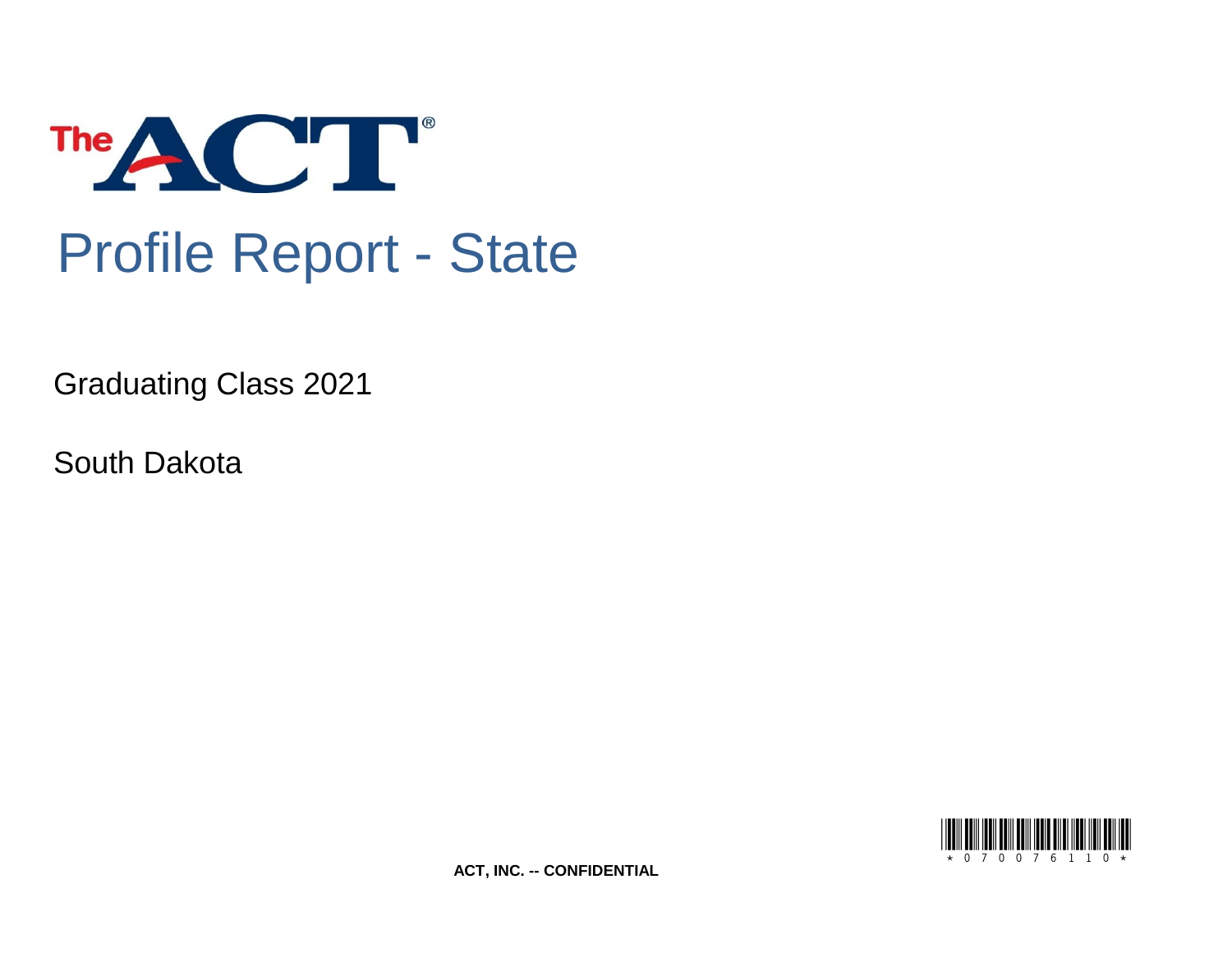### New to your 2021 Profile Report

For 2020-2021, contents of the ACT Profile Report remain consistent with last year.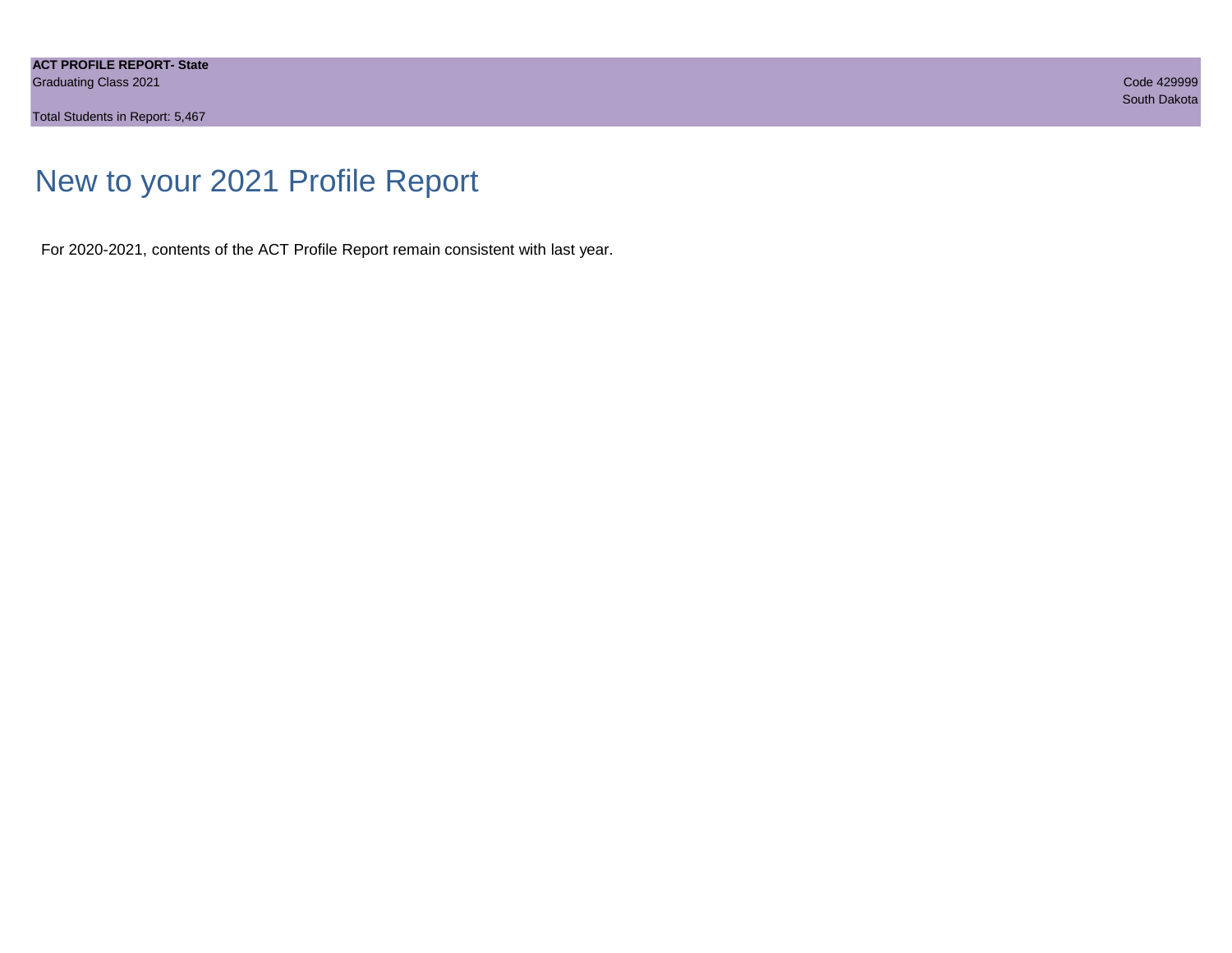### **Table of Contents**

| <b>Section I: Executive Summary</b>                             | Page 5  | Section III: College Readiness & Impact of Course Rigor              | Page 17 |
|-----------------------------------------------------------------|---------|----------------------------------------------------------------------|---------|
| Average Composite Scores: 5 Years of Testing                    |         | Percent of Students Meeting 3 or 4 College Readiness                 |         |
| Percent Meeting 3 or 4 Benchmarks: 5 Years of Testing           |         | Benchmarks by Core College Curriculum Status                         |         |
| Percent Meeting STEM Benchmark: 5 Years of Testing              |         | Percent of Students in College and Career Readiness Standards (CCRS) |         |
| Percent Taking A Core Curriculum: 5 Years of Testing            |         | Score Ranges                                                         |         |
| Five Year Trends-Percent of Students Who Met                    |         | Percent of Students Who Met ACT College Readiness Benchmark Scores   |         |
| <b>College Readiness Benchmarks</b>                             |         | by Gender                                                            |         |
| Five Year Trends-Average ACT Scores                             |         | Percent of Students Who Met ACT College Readiness Benchmark Scores   |         |
| Five Year Trends-Average ACT Scores by Level of Preparation     |         | by Race/Ethnicity                                                    |         |
| Five Year Trends-Percent and Average Composite Score            |         | Likely ACT National Career Readiness Certificate (NCRC) Level        |         |
| by Race/Ethnicity                                               |         | Based Upon ACT Composite Score                                       |         |
| Five Year Trends-Achievement in STEM                            |         | College Readiness Benchmark Percent and Average ACT Scores           |         |
| Proficiency Toward Understanding Complex Text                   |         | by Overall High School Curriculum                                    |         |
|                                                                 |         | College Readiness Benchmark Percent and Average ACT Scores           |         |
| <b>Section II: Academic Achievement</b>                         | Page 11 | by Content-Specific Curriculum                                       |         |
| Average ACT Composite Scores by Race and Core Curriculum Status |         | College Readiness Benchmark Percent and Average ACT Scores           |         |
| ACT Score Distributions, Cumulative Percents, and Averages      |         | by Common Course Patterns                                            |         |
| <b>Subject Area Reporting Categories</b>                        |         | College Readiness Benchmark Percent and Average ACT Scores           |         |
| Average ACT Composite Scores for Race/Ethnicity                 |         | for Gender by Common Course Patterns                                 |         |
| by Level of Preparation                                         |         |                                                                      |         |
| Average ACT Scores by Race/Ethnicity                            |         | <b>Section IV: Career and Educational Aspirations</b>                | Page 25 |
| Average ACT Composite Scores for Gender by Level of Preparation |         | Average ACT Composite Scores                                         |         |
| Average ACT Scores by Gender                                    |         | by Race and Student Postsecondary Aspirations                        |         |
| <b>ACT Score Quartile Values</b>                                |         | Distribution of Planned Educational Majors for All Students          |         |
|                                                                 |         | by College Plans                                                     |         |
|                                                                 |         | Average ACT Composite Scores for Racial/Ethnic Groups                |         |
|                                                                 |         | by Post-Secondary Educational Aspirations                            |         |
|                                                                 |         | Students' Score Report Preferences at Time of Testing                |         |
|                                                                 |         | <b>Section V: Optional Writing Test Results</b>                      | Page 31 |
|                                                                 |         | Average ACT Writing Scores by Race/Ethnicity                         |         |
|                                                                 |         | Average ACT English Language Arts Constituent Scores                 |         |
|                                                                 |         | by Race/Ethnicity and Gender for Students Who Took ACT Writing       |         |
|                                                                 |         | Average ACT English Language Arts Outcomes                           |         |

by Race/Ethnicity and Gender for Students Who Took ACT Writing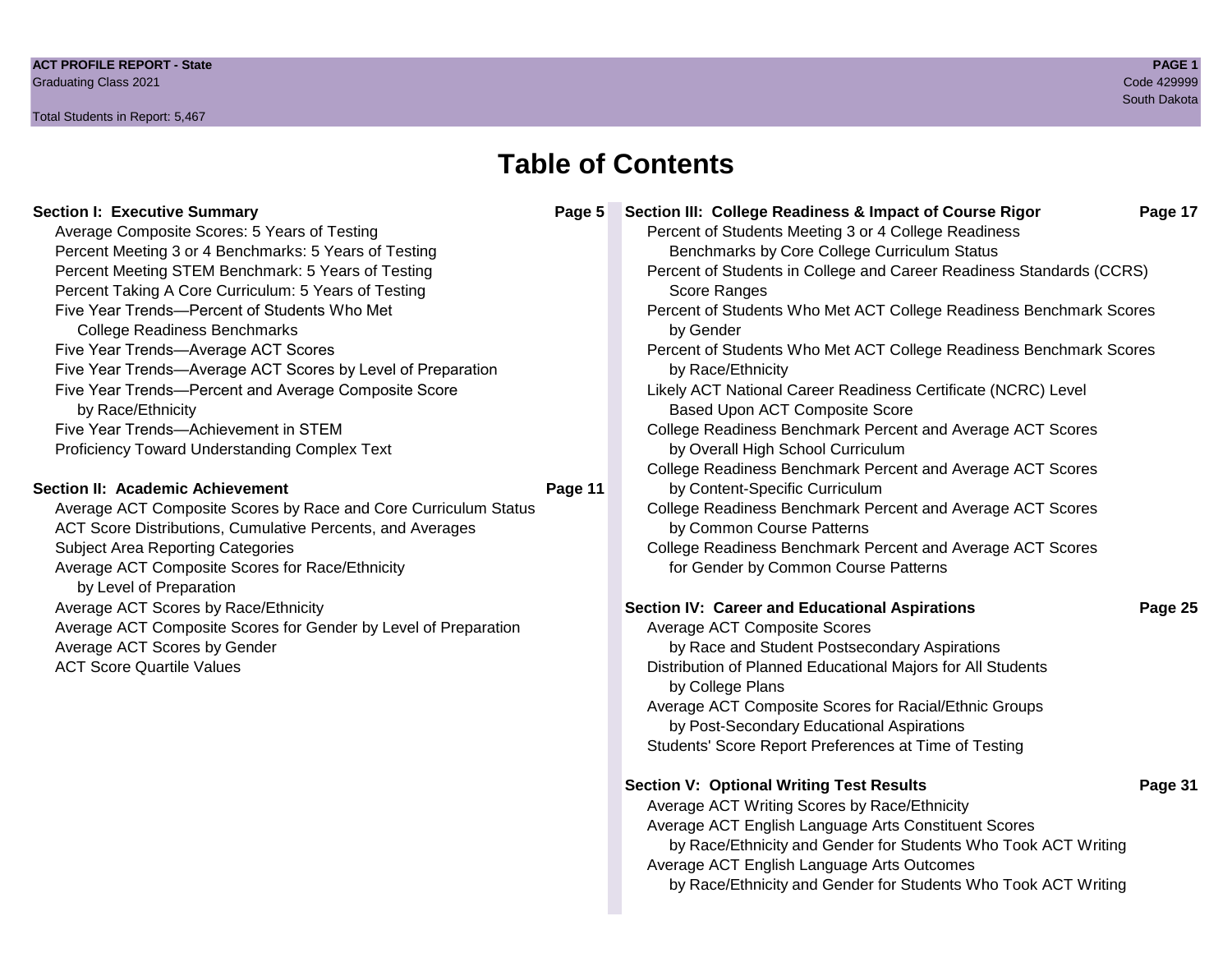We are pleased to provide this 2021 Graduating Class ACT Profile Report. This report summarizes the preparation and performance of your 2021 graduates who took the ACT as sophomores, juniors, or seniors under standard- or extendedtime conditions and achieved a college reportable composite score. The most recent set of test information is used in your report for students testing more than once.

This report focuses on:

**Performance** - student test performance in the context of college readiness

**Access** - number of your graduates exposed to college entrance testing and the percent of race/ethnicity participation

**Course Selection** - percent of students pursuing a core curriculum

**Course Rigor** - impact of rigorous coursework on achievement

**College Readiness** - percent of students meeting ACT College Readiness Benchmark Scores in each content area

**Awareness** - extent to which student aspirations match performance

**Articulation** - colleges and universities to which your students send test results

Each year, test data for a school, district, and the state represents a different cohort of students. ACT encourages educators to focus on trends (3, 5, 10 years), not year-to-year changes. Such changes can represent normal – even expected – fluctuations. On the other hand, trend lines offer more insight into what is happening in a school, district, or the state.

Furthermore, ACT encourages educators to measure student performance in the context of college readiness measures. The focus should be on the number and percentage of students who met or exceeded ACT's College Readiness Benchmark Scores, a measure that is much more meaningful and understandable than an average composite score for a group of students.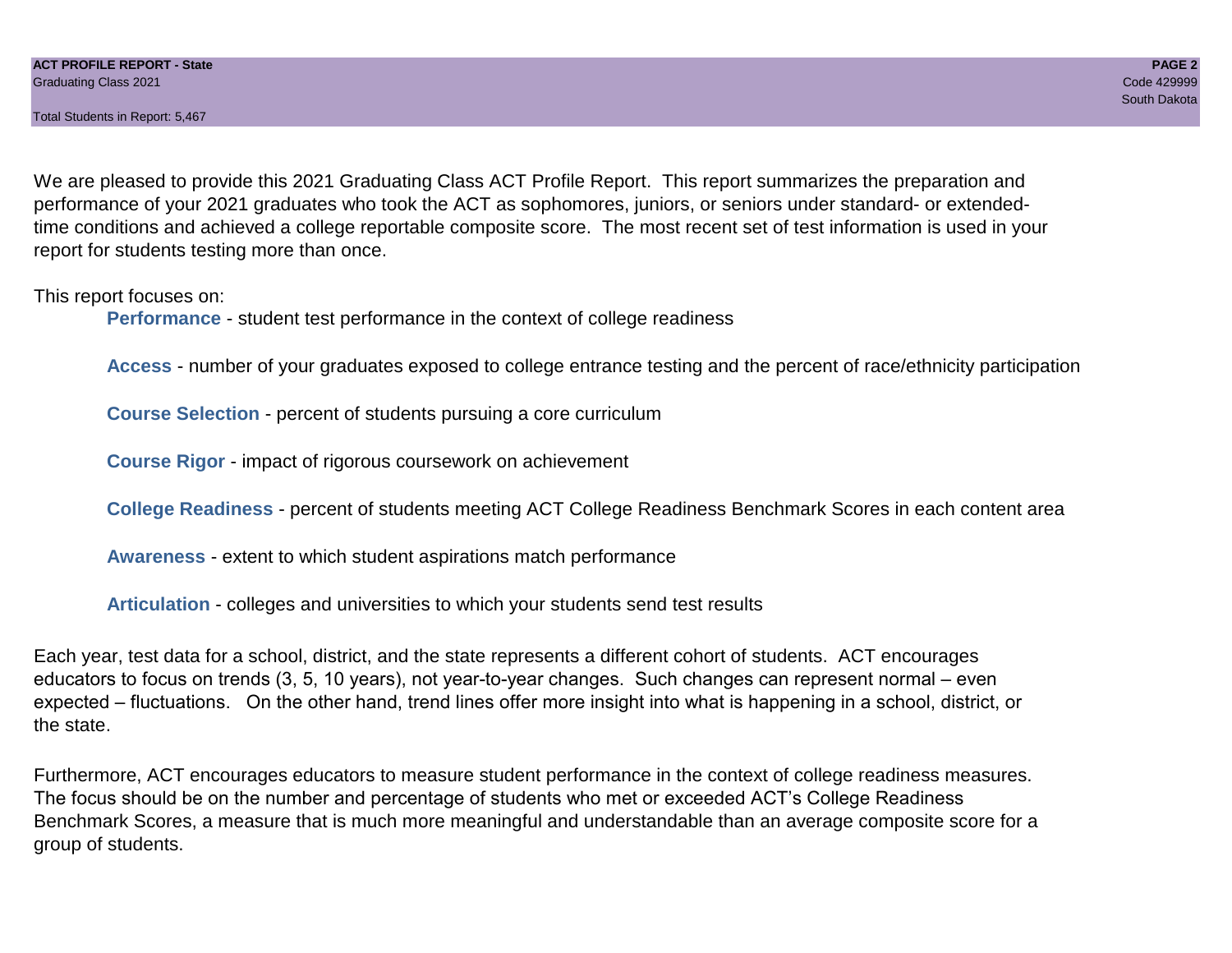### **The ACT is a curriculum-based measure of college readiness. ACT components include:**

Tests of academic achievement in English, math, reading, science, STEM, and (optional) ELA and writing High school grade and course information Student Profile Section Career Interest Inventory

### **The ACT:**

Every few years, ACT conducts the **ACT National Curriculum Survey** to ensure its curriculum-based assessment tools accurately measure the skills high school teachers teach and instructors of entry-level college courses expect. The ACT is the only college readiness test designed to reflect the results of such a survey.

ACT's **College and Career Readiness Standards** are sets of statements intended to help students, parents and educators understand the meaning of test scores. The standards relate test scores to the types of skills needed for success in high school and beyond. They serve as a direct link between what students have learned and what they are ready to do next. The ACT is the only college readiness test for which scores can be tied directly to standards. College and Career Readiness Standards to the Classroom interpretive guides can be found at www.act.org/content/act/en/education-and-career-planning/college-and-career-readinessstandards.html.

The ACT reports **College Readiness Benchmark Scores** – A benchmark score is the minimum score needed on an ACT subjectarea test to indicate a 50% chance of obtaining a B or higher or about a 75% chance of obtaining a C or higher in the corresponding credit-bearing college courses, which include English Composition, Algebra, Social Science, Biology, STEM and ELA. These scores were empirically derived based on the actual performance of students in college.

| <b>College Course/Course Area</b> | <b>ACT Score</b>   | <b>Benchmark Score</b> |
|-----------------------------------|--------------------|------------------------|
| <b>English Composition</b>        | English            | 18                     |
| Algebra                           | <b>Mathematics</b> | 22                     |
| <b>Social Sciences</b>            | Reading            | 22                     |
| <b>Biology</b>                    | Science            | 23                     |
| <b>STEM</b>                       | <b>STEM</b>        | 26                     |
| FI A                              | ELA                | 20                     |

For more information, go to www.act.org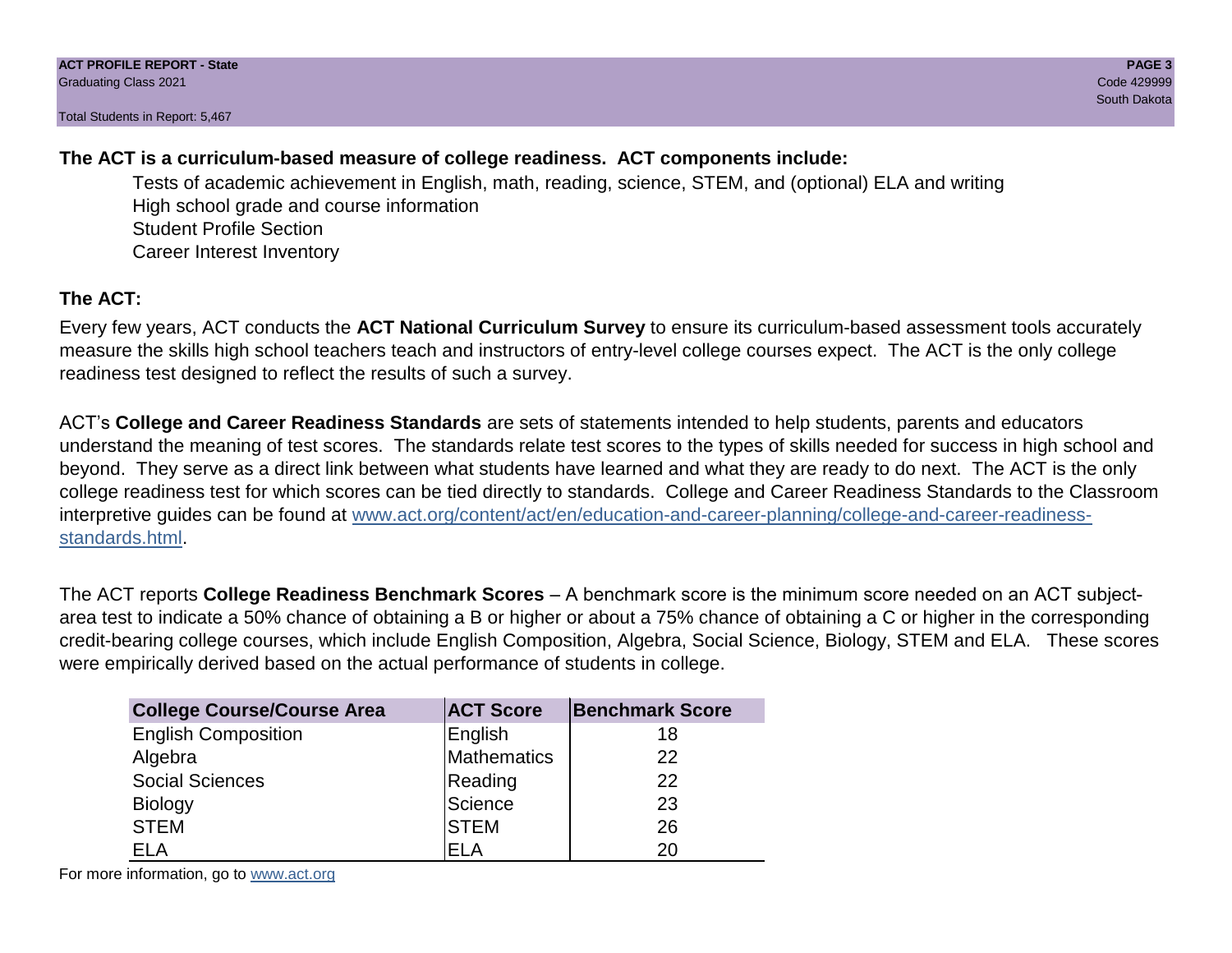#### **How to Improve Scores and Increase College Readiness**

30% of your students met all four ACT College Readiness Benchmark Scores (Table 1.1). To improve students' scores and increase the percentage of students identified as college ready, ACT suggests:

PROVIDING ACCESS FOR ALL STUDENTS TO TAKE THE ACT: 5,467 of your students are included in this report (the 'cohort'). Increasing access insures that more students have the opportunity to consider college and allows the reader to use this report to evaluate how well courses and instructional programs are preparing students for college and work.

MAKING CORE CURRICULUM A PRIORITY: Emphasize the need for all students to develop college and work ready skills, regardless of postsecondary aspirations. 83% of the students in the cohort reported taking courses that would be considered 'Core or More' (Table 1.4).

MAKING SURE STUDENTS ARE TAKING THE RIGHT KINDS OF COURSES: Table 3.8 reports 3% of the cohort took less than three years of math courses. Of these students, 8% were college ready. 13% of the cohort reported taking a course sequence of Algebra I, Algebra II, and Geometry. 16% of these students were college ready. In comparison, 54% of the students who took 3 or more years of math beyond Algebra I, Algebra II, and Geometry were college ready. Getting more students ready for Algebra prior to 9th grade will increase the chances that students will be prepared for and take advanced-level math courses.

Similarly, Table 3.8 reports 7% of the cohort took less than three years of natural science courses. 29% of these students were college ready. In comparison, 47% of students who took at least three years of science coursework were college ready.

EVALUATING RIGOR OF COURSES: Table 3.1 reports the percentage of students falling in each of the ACT College and Career Readiness Standards score ranges. For example, approximately 44% of the cohort fall into the lowest three Mathematics score ranges. To increase these students' achievement, identify the standards they should focus on next by accessing ACT's College and Career Readiness Standards at at www.act.org/content/act/en/education-and-career-planning/college-and-career-readiness-standards.html.

PLAN GUIDANCE ACTIVITIES BASED ON STUDENTS' CAREER AND COLLEGE ASPIRATIONS: Data in Tables 4.1 and 4.2 enable the reader to determine if aspirations are consistent with academic performance and whether, among students with similar aspirations, academic performance is consistent across racial/ethnic groups.

For more information on interpreting data in this report, or to learn how ACT can help your students improve their readiness for college and the workplace, contact ACT Customer Service at 319-337-1365 or customerservices@act.org.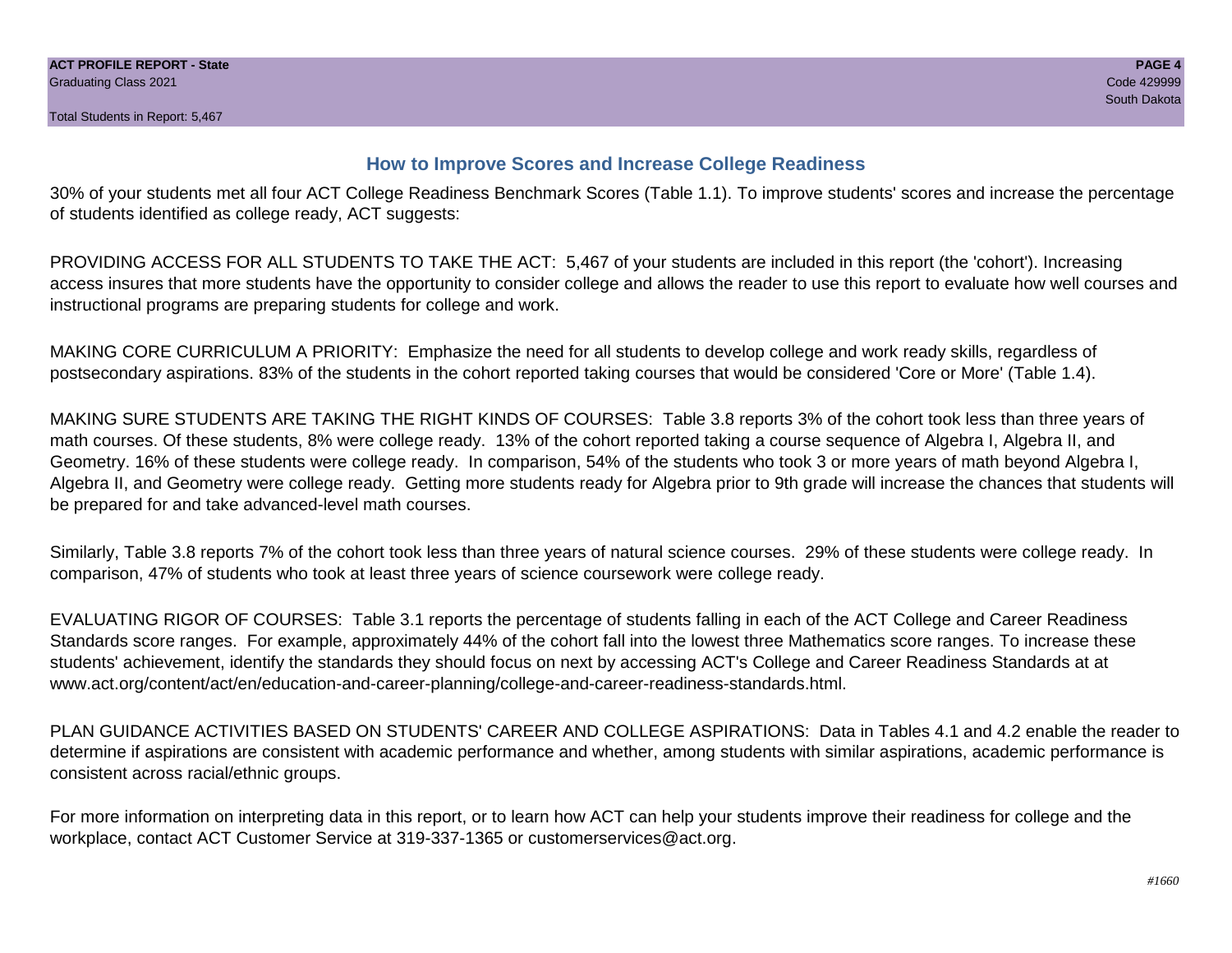## Section I Executive Summary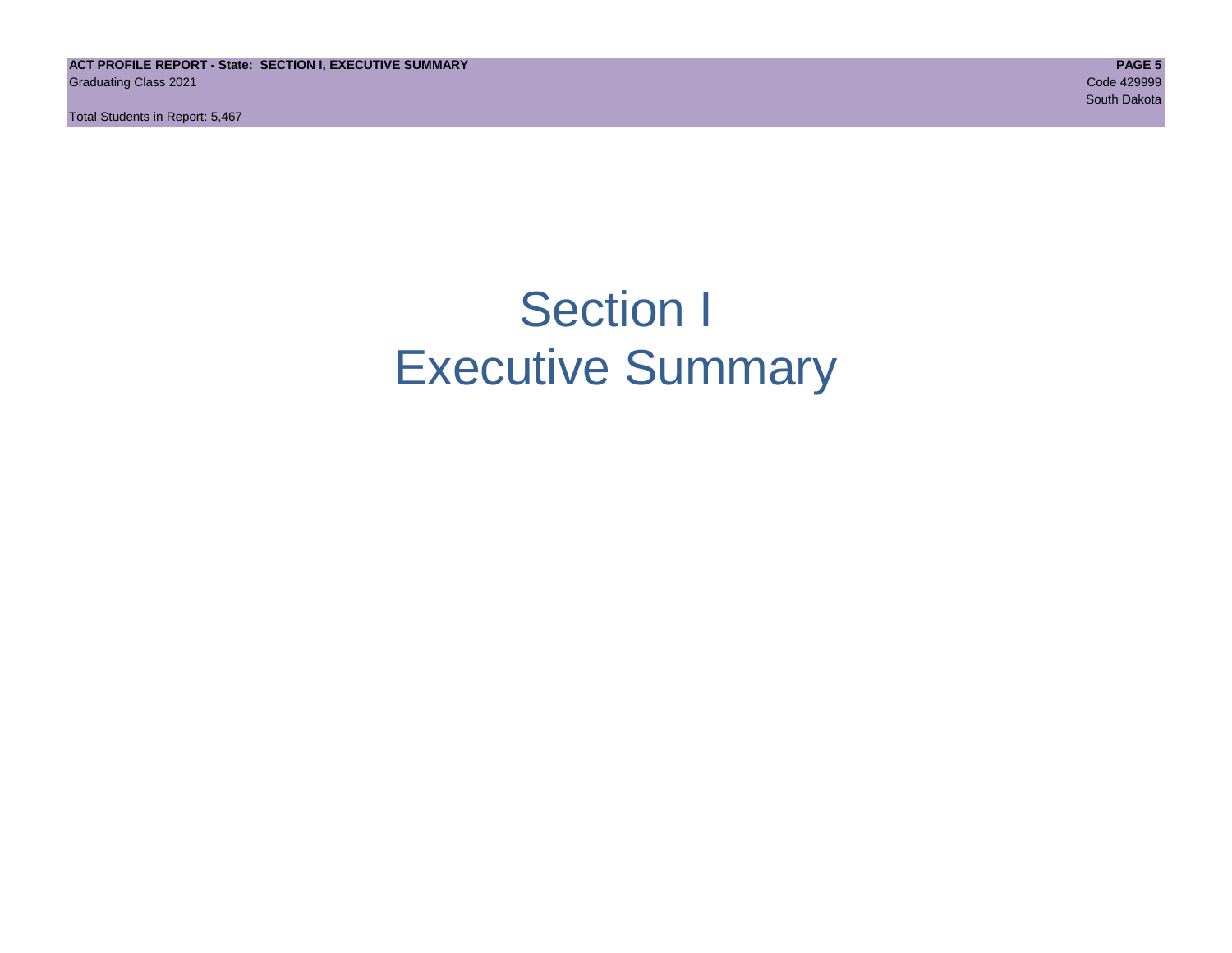#### **ACT PROFILE REPORT - State: SECTION I, EXECUTIVE SUMMARY PAGE 6** Graduating Class 2021 Code 429999

#### Total Students in Report: 5,467



#### **Figure 1.1. Average Composite Scores: 5 Years of Testing\* Figure 1.2. Percent Meeting 3 or 4 Benchmarks: 5 Years of Testing\***



#### **Figure 1.3. Percent Meeting STEM Benchmark: 5 Years of Testing\* Figure 1.4. Percent Taking A Core Curriculum: 5 Years of Testing\***



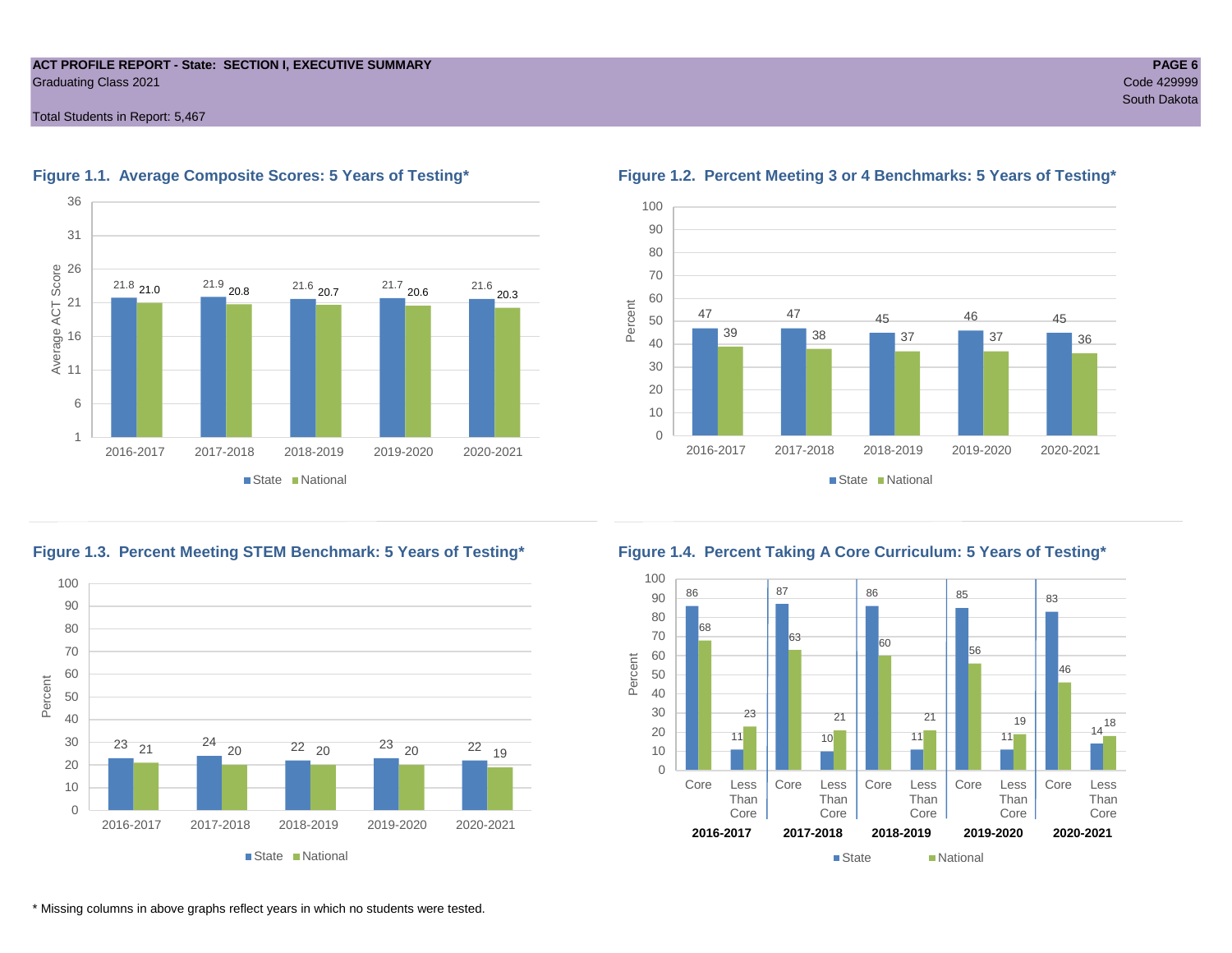#### **ACT PROFILE REPORT - State: SECTION I, EXECUTIVE SUMMARY PAGE 7**

Code 429999 Code 429999 Code 429999 Code 429999 Code 429999 Code 429999 Code 429999 Code 429999 Code 429999 Code 429999 Code 429999 Code 429999 Code 429999 Code 429999 Code 429999 Code 429999 Code 429999 Code 429999 Code 4

Total Students in Report: 5,467

#### **Table 1.1. Five Year Trends—Percent of Students Who Met College Readiness Benchmarks**

|      |              | <b>Number of Students</b> |       | <b>Percent Who Met Benchmarks</b> |       |                    |              |          |              |                |              |                     |  |  |  |
|------|--------------|---------------------------|-------|-----------------------------------|-------|--------------------|--------------|----------|--------------|----------------|--------------|---------------------|--|--|--|
|      |              | Tested                    |       | <b>English</b>                    |       | <b>Mathematics</b> |              | Reading  |              | <b>Science</b> |              | <b>Met All Four</b> |  |  |  |
| Year | <b>State</b> | <b>National</b>           | State | National                          | State | National           | <b>State</b> | National | <b>State</b> | National       | <b>State</b> | National            |  |  |  |
| 2017 | 6,698        | 2,030,038                 | 68    | 61                                | 49    | 41                 | 54           | 47       | 46           | 37             | 33           | 27                  |  |  |  |
| 2018 | 6,730        | 1,914,817                 | 68    | 60                                | 49    | 40                 | 54           | 46       | 46           | 36             | 32           | 27                  |  |  |  |
| 2019 | 6,374        | 1,782,820                 | 66    | 59                                | 47    | 39                 | 52           | 45       | 45           | 36             | 30           | 26                  |  |  |  |
| 2020 | 6,049        | 1,670,497                 | 67    | 58                                | 48    | 37                 | 53           | 45       | 44           | 36             | 31           | 26                  |  |  |  |
| 2021 | 5,467        | 1,295,349                 | 65    | 56                                | 46    | 36                 | 52           | 44       | 45           | 35             | 30           | 25                  |  |  |  |

#### **Table 1.2. Five Year Trends—Average ACT Scores**

|      |              | <b>Number of Students</b> |              |                | <b>Average ACT Scores</b> |                    |       |                 |              |                |              |                  |  |  |
|------|--------------|---------------------------|--------------|----------------|---------------------------|--------------------|-------|-----------------|--------------|----------------|--------------|------------------|--|--|
|      |              | Tested                    |              | <b>English</b> |                           | <b>Mathematics</b> |       | <b>Reading</b>  |              | <b>Science</b> |              | <b>Composite</b> |  |  |
| Year | <b>State</b> | <b>National</b>           | <b>State</b> | National       | <b>State</b>              | National           | State | <b>National</b> | <b>State</b> | National       | <b>State</b> | National         |  |  |
| 2017 | 6,698        | 2,030,038                 | 20.7         | 20.3           | 21.5                      | 20.7               | 22.3  | 21.4            | 22.0         | 21.0           | 21.8         | 21.0             |  |  |
| 2018 | 6,730        | 1,914,817                 | 20.8         | 20.2           | 21.6                      | 20.5               | 22.4  | 21.3            | 22.2         | 20.7           | 21.9         | 20.8             |  |  |
| 2019 | 6,374        | ,782,820                  | 20.7         | 20.1           | 21.3                      | 20.4               | 22.2  | 21.2            | 21.9         | 20.6           | 21.6         | 20.7             |  |  |
| 2020 | 6,049        | .670,497                  | 20.7         | 19.9           | 21.5                      | 20.2               | 22.4  | 21.2            | 21.9         | 20.6           | 21.7         | 20.6             |  |  |
| 2021 | 5,467        | 1,295,349                 | 20.5         | 19.6           | 21.2                      | 19.9               | 22.4  | 20.9            | 21.9         | 20.4           | 21.6         | 20.3             |  |  |

#### **Table 1.3. Five Year Trends—Average ACT Scores Nationwide**

|      | <b>Number of Students</b> |                |                    | <b>Average ACT Scores</b> |                |                  |
|------|---------------------------|----------------|--------------------|---------------------------|----------------|------------------|
| Year | Tested                    | <b>English</b> | <b>Mathematics</b> | <b>Reading</b>            | <b>Science</b> | <b>Composite</b> |
| 2017 | 2,030,038                 | 20.3           | 20.7               | 21.4                      | 21.0           | 21.0             |
| 2018 | 1,914,817                 | 20.2           | 20.5               | 21.3                      | 20.7           | 20.8             |
| 2019 | 1,782,820                 | 20.1           | 20.4               | 21.2                      | 20.6           | 20.7             |
| 2020 | ,670,497                  | 19.9           | 20.2               | 21.2                      | 20.6           | 20.6             |
| 2021 | 1,295,349                 | 19.6           | 19.9               | 20.9                      | 20.4           | 20.3             |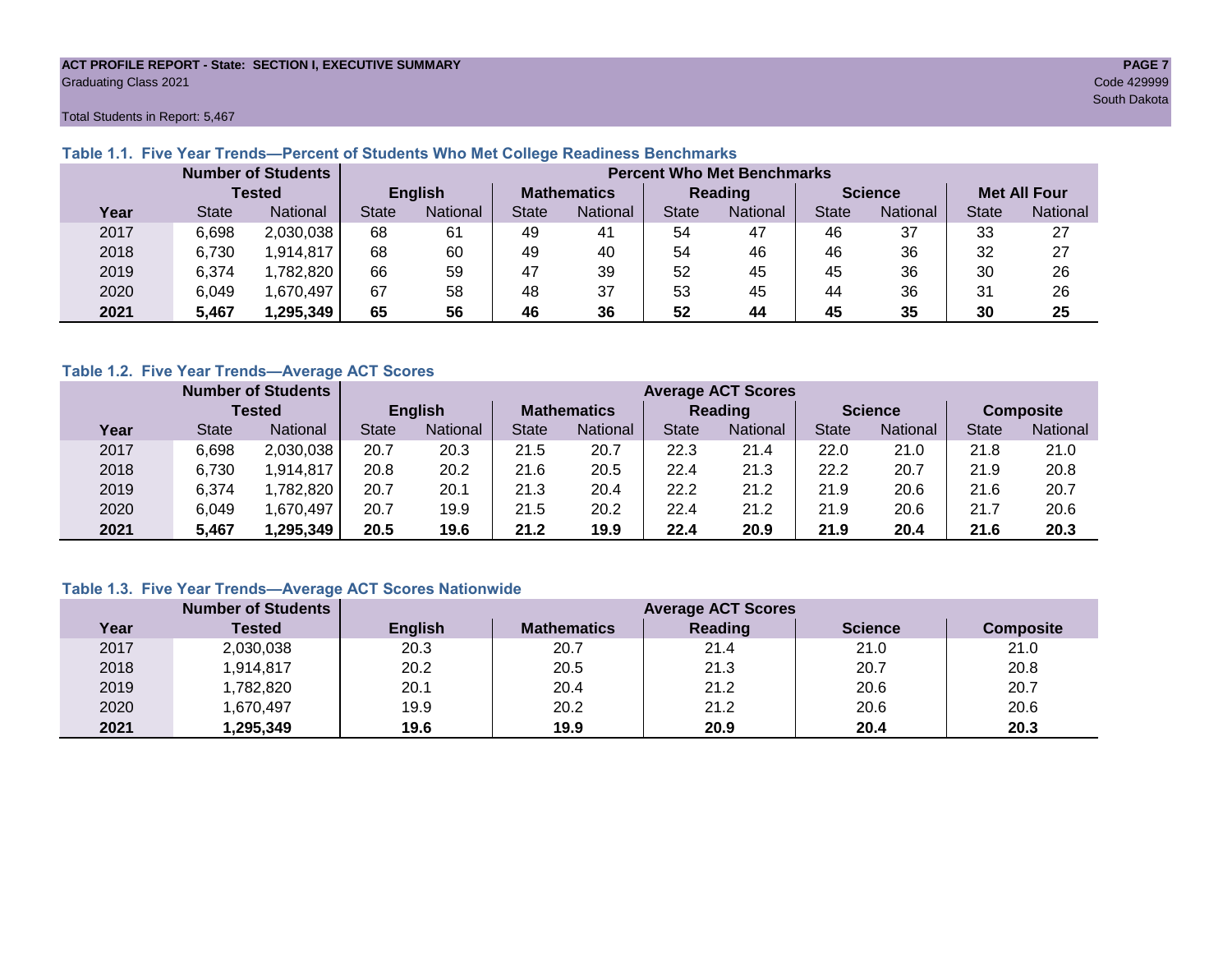#### **ACT PROFILE REPORT - State: SECTION I, EXECUTIVE SUMMARY PAGE 8** Graduating Class 2021 Code 429999

#### Total Students in Report: 5,467

|      |                   |                        |      |                      |             |                |         |                    |         | <b>Average ACT Scores</b> |         |                |         |                  |
|------|-------------------|------------------------|------|----------------------|-------------|----------------|---------|--------------------|---------|---------------------------|---------|----------------|---------|------------------|
|      |                   | Number of              |      |                      |             |                |         |                    |         |                           |         |                |         |                  |
|      |                   | <b>Students Tested</b> |      | Percent <sup>2</sup> |             | <b>English</b> |         | <b>Mathematics</b> |         | <b>Reading</b>            |         | <b>Science</b> |         | <b>Composite</b> |
|      |                   |                        | Core | Less                 |             |                |         |                    |         |                           |         |                |         |                  |
|      | Core or           | Less than              | or   | than                 | Core or     | Less than      | Core or | Less than          | Core or | Less than                 | Core or | Less than      | Core or | Less than        |
| Year | More <sup>'</sup> | Core                   | More | Core                 | <b>More</b> | Core           | More    | Core               | More    | Core                      | More    | Core           | More    | Core             |
| 2017 | 5,769             | 757                    | 86   |                      | 21.3        | 17.8           | 22.0    | 19.1               | 22.8    | 19.7                      | 22.5    | 19.7           | 22.3    | 19.2             |
| 2018 | 5,868             | 662                    | 87   | 10                   | 21.3        | 18.0           | 22.0    | 19.1               | 22.8    | 20.0                      | 22.6    | 19.9           | 22.3    | 19.4             |
| 2019 | 5,469             | 703                    | 86   |                      | 21.2        | 18.2           | 21.7    | 19.1               | 22.7    | 20.2                      | 22.3    | 19.8           | 22.1    | 19.5             |
| 2020 | 5,155             | 683                    | 85   |                      | 21.3        | 18.5           | 21.9    | 19.4               | 22.8    | 20.5                      | 22.3    | 20.1           | 22.2    | 19.8             |
| 2021 | 4,527             | 748                    | 83   | 14                   | 21.0        | 18.2           | 21.8    | 19.2               | 23.0    | 20.3                      | 22.3    | 20.1           | 22.2    | 19.6             |

#### **Table 1.4. Five Year Trends—Average ACT Scores by Level of Preparation**

<sup>1</sup>"Core or More" results correspond to students taking four or more years of English AND three or more years each of math, social studies, and natural science.

 $2$ Percent of all students tested. Numbers will not add up to 100% due to student non-response.

#### **Table 1.5. Five Year Trends—Percent and Average Composite Score by Race/Ethnicity**

|                                        |       | 2017   |           |       | 2018 |                   |       | 2019 |      |       | 2020 |      |       | 2021 |      |
|----------------------------------------|-------|--------|-----------|-------|------|-------------------|-------|------|------|-------|------|------|-------|------|------|
| <b>Race/Ethnicity</b>                  | N     | %      | Avg       | N     | %    | Avg               | N     | %    | Avg  | N     | %    | Avg  | N     | %    | Avg  |
| <b>All Students</b>                    | 6,698 | 100    | 21.8      | 6,730 | 100  | 21.9              | 6.374 | 100  | 21.6 | 6.049 | 100  | 21.7 | 5.467 | 100  | 21.6 |
| <b>Black/African American</b>          | 120   | C<br>∠ | 18.0      | 116   |      | 18.0              | 125   |      | 17.7 | 103   | 2    | 18.2 | 91    |      | 18.6 |
| American Indian/Alaska Native          | 509   | 8      | 16.4      | 439   |      | 16.2 <sub>1</sub> | 535   | 8    | 16.0 | 410   |      | 15.9 | 319   |      | 16.3 |
| White                                  | 5,249 | 78     | 22.6      | 5,226 | 78   | 22.7              | 4,827 | 76   | 22.5 | 4.754 | 79   | 22.5 | 4.364 | 80   | 22.2 |
| Hispanic/Latino                        | 232   | 3      | 20.0      | 291   |      | 19.7              | 240   |      | 20.0 | 231   | 4    | 20.3 | 224   |      | 19.7 |
| Asian                                  | 97    |        | 21.7<br>⇁ | 109   |      | 20.6              | 113   |      | 21.8 | 104   | っ    | 21.9 | 97    |      | 22.4 |
| Native Hawaiian/Other Pacific Islander | 3     | 0      | 14.0      |       |      | 17.2              | 3     |      | 19.7 | 4     | 0    | 18.3 | 0     |      |      |
| Two or more races                      | 294   |        | 20.6      | 323   |      | 21.0              | 312   | -5   | 20.9 | 259   | 4    | 20.5 | 261   |      | 20.7 |
| Prefer not to respond/No response      | 194   | 3      | 21.3      | 221   |      | 21.5              | 219   | د.   | 22.0 | 184   | 3    | 21.4 | 111   |      | 22.6 |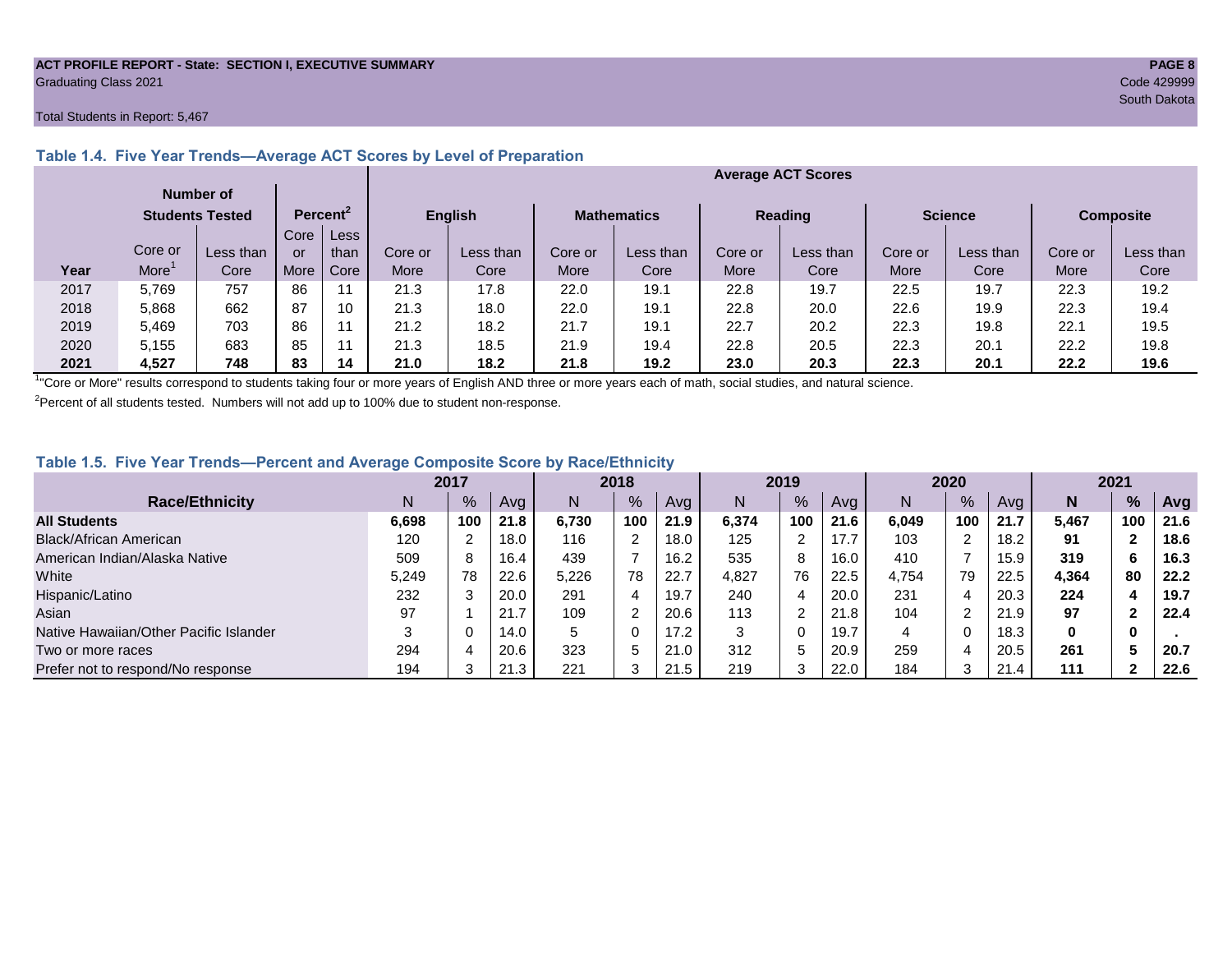#### **ACT PROFILE REPORT - State: SECTION I, EXECUTIVE SUMMARY PAGE 9** Code 429999 Craduating Class 2021 Code 429999

Total Students in Report: 5,467

#### **Table 1.6. Five Year Trends—Achievement in STEM<sup>1</sup>**

|      |       |                        |       | <b>All Tested Students</b> |              |                                       | <b>Students Meeting STEM Benchmarks</b> |                               |       |                           |  |  |  |
|------|-------|------------------------|-------|----------------------------|--------------|---------------------------------------|-----------------------------------------|-------------------------------|-------|---------------------------|--|--|--|
|      |       | Number of              |       |                            |              |                                       |                                         |                               |       |                           |  |  |  |
|      |       | <b>Students Tested</b> |       | <b>Avg. STEM Score</b>     |              | <b>Percent Meeting STEM Benchmark</b> |                                         | <b>Avg. Mathematics Score</b> |       | <b>Avg. Science Score</b> |  |  |  |
| Year | State | National               | State | <b>National</b>            | <b>State</b> | <b>National</b>                       | <b>State</b>                            | <b>National</b>               | State | National                  |  |  |  |
| 2017 | 6.698 | 2,030,038              | 22.0  | 21.1                       | 23           | 21                                    | 27.9                                    | 28.7                          | 28.2  | 28.7                      |  |  |  |
| 2018 | 6.730 | 1,914,817              | 22.1  | 20.9                       | 24           | 20                                    | 27.9                                    | 28.8                          | 28.4  | 28.8                      |  |  |  |
| 2019 | 6.374 | 1,782,820              | 21.8  | 20.7                       | 22           | 20                                    | 28.1                                    | 28.9                          | 28.5  | 29.0                      |  |  |  |
| 2020 | 6.049 | 1,670,497              | 21.9  | 20.6                       | 23           | 20                                    | 28.1                                    | 28.9                          | 28.4  | 29.1                      |  |  |  |
| 2021 | 5.467 | 1.295.349              | 21.8  | 20.4                       | 22           | 19                                    | 28.1                                    | 28.9                          | 28.5  | 29.2                      |  |  |  |

<sup>1</sup>The STEM score describes students' overall proficiency in mathematics and science.

#### **Table 1.7. Proficiency In Understanding Complex Texts<sup>1</sup>**

|      |       |                 |       |                         |              |              |              |          |              | <b>Text Complexity Proficiency Level</b> |              |              |              |          |              |                         |              |              |
|------|-------|-----------------|-------|-------------------------|--------------|--------------|--------------|----------|--------------|------------------------------------------|--------------|--------------|--------------|----------|--------------|-------------------------|--------------|--------------|
|      |       |                 |       | <b>Below Proficient</b> |              |              |              |          |              | <b>Proficient</b>                        |              |              |              |          |              | <b>Above Proficient</b> |              |              |
|      |       | N               |       | <b>Percent</b>          |              | Avg. Reading |              | N        |              | <b>Percent</b>                           |              | Avg. Reading |              |          |              | <b>Percent</b>          |              | Avg. Reading |
| Year | State | <b>National</b> | State | National                | <b>State</b> | National     | <b>State</b> | National | <b>State</b> | <b>National</b>                          | <b>State</b> | National     | <b>State</b> | National | <b>State</b> | National                | <b>State</b> | National     |
| 2017 | 2,879 | 999,708         | 43    | 49                      | 17.3         | 16.2         | 2,351        | 596,096  | 35           | 29                                       | 23.5         | 23.4         | .442         | 427,075  | 22           | 21                      | 30.3         | 30.8         |
| 2018 | 3,088 | 1,010,339       | 46    | 53                      | 17.5         | 16.3         | 2,227        | 492,937  | 33           | 26                                       | 23.9         | 23.6         | .415         | 411,541  | 21           | 21                      | 30.7         | 31.0         |
| 2019 | 2,973 | 950,826         | 47    | 53                      | 17.4         | 16.2         | .969         | 455,611  | 31           | 26                                       | 23.6         | 23.6         | .432         | 376,383  | 22           | 21                      | 30.5         | 31.0         |
| 2020 | 2,738 | 903.921         | 45    | 54                      | 17.4         | 16.1         | ,847         | 398,982  | 31           | 24                                       | 23.5         | 23.6         | .464         | 367,594  | 24           | 22                      | 30.4         | 31.1         |
| 2021 | 2,526 | 711,705         | 46    | 55                      | 17.5         | 15.8         | .717         | 318,182  | 31           | 25                                       | 23.9         | 23.8         | .224         | 265,462  | 22           | 20                      | 30.6         | 31.3         |

<sup>1</sup>The text complexity indicator, beginning in Fall 2015, represents students' progress toward understanding complex written material often encountered in college and careers.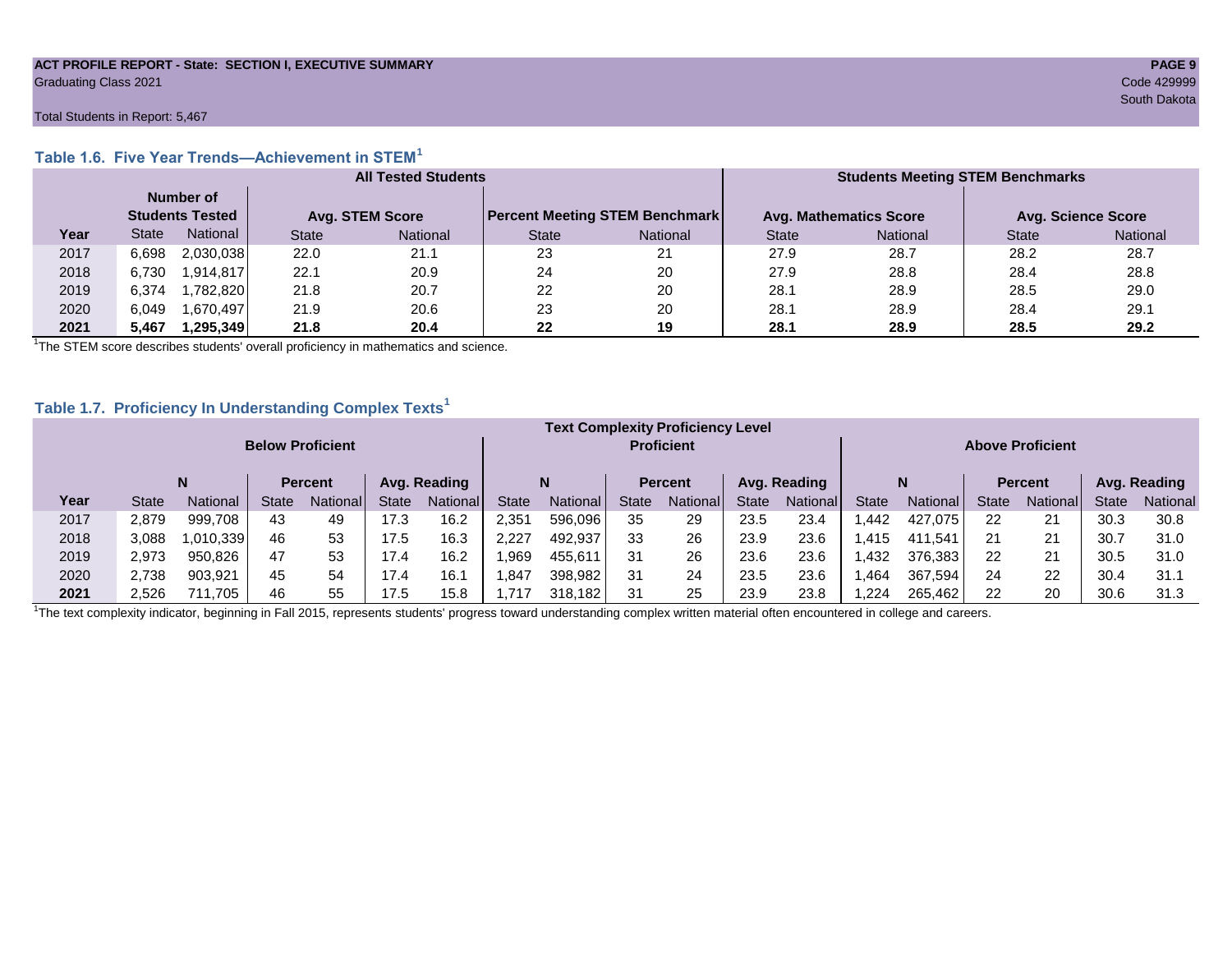**ACT PROFILE REPORT - State: SECTION I, EXECUTIVE SUMMARY PAGE 10** Graduating Class 2021 Code 429999

Total Students in Report: 5,467

### This page intentionally left blank.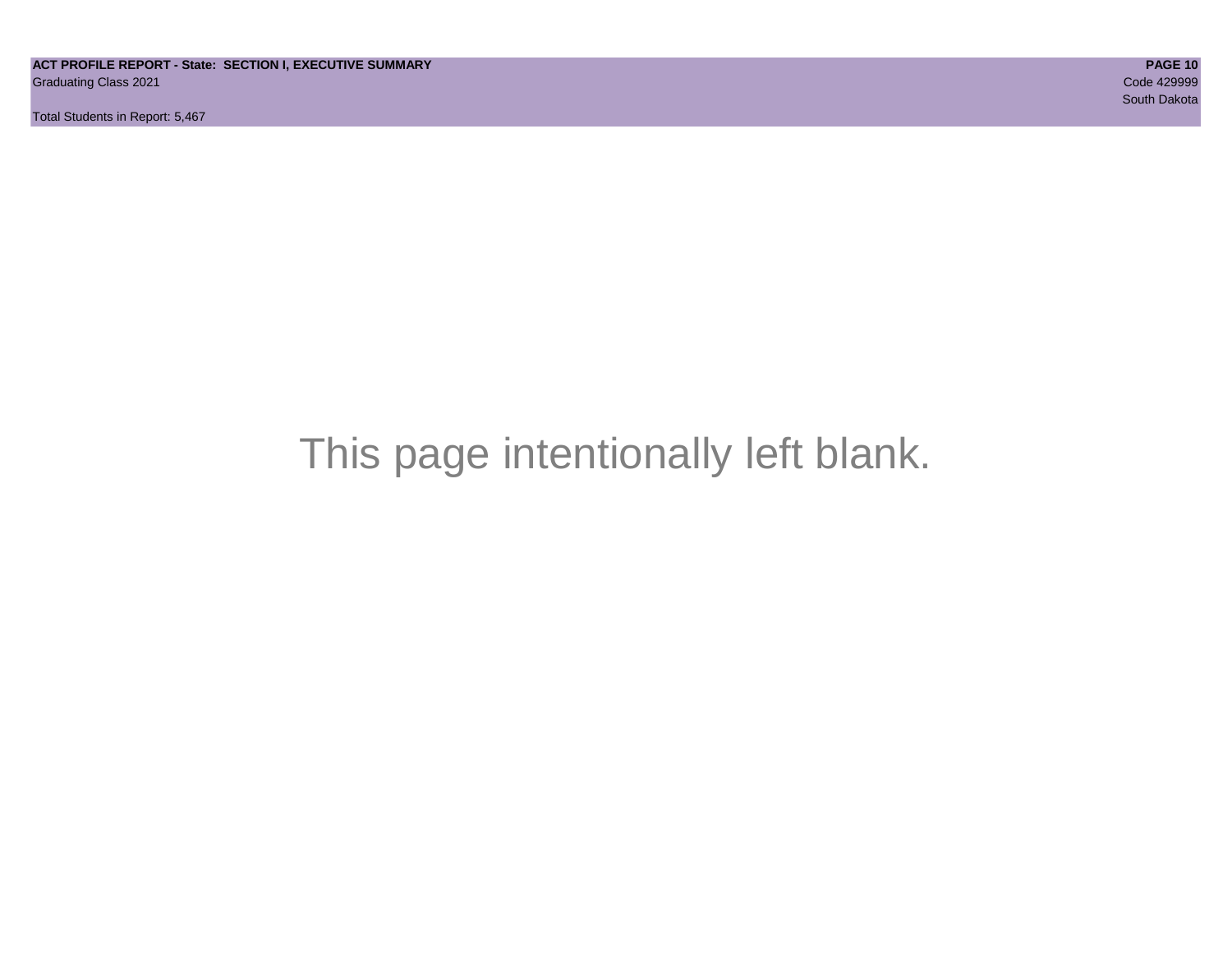# Section II Academic Achievement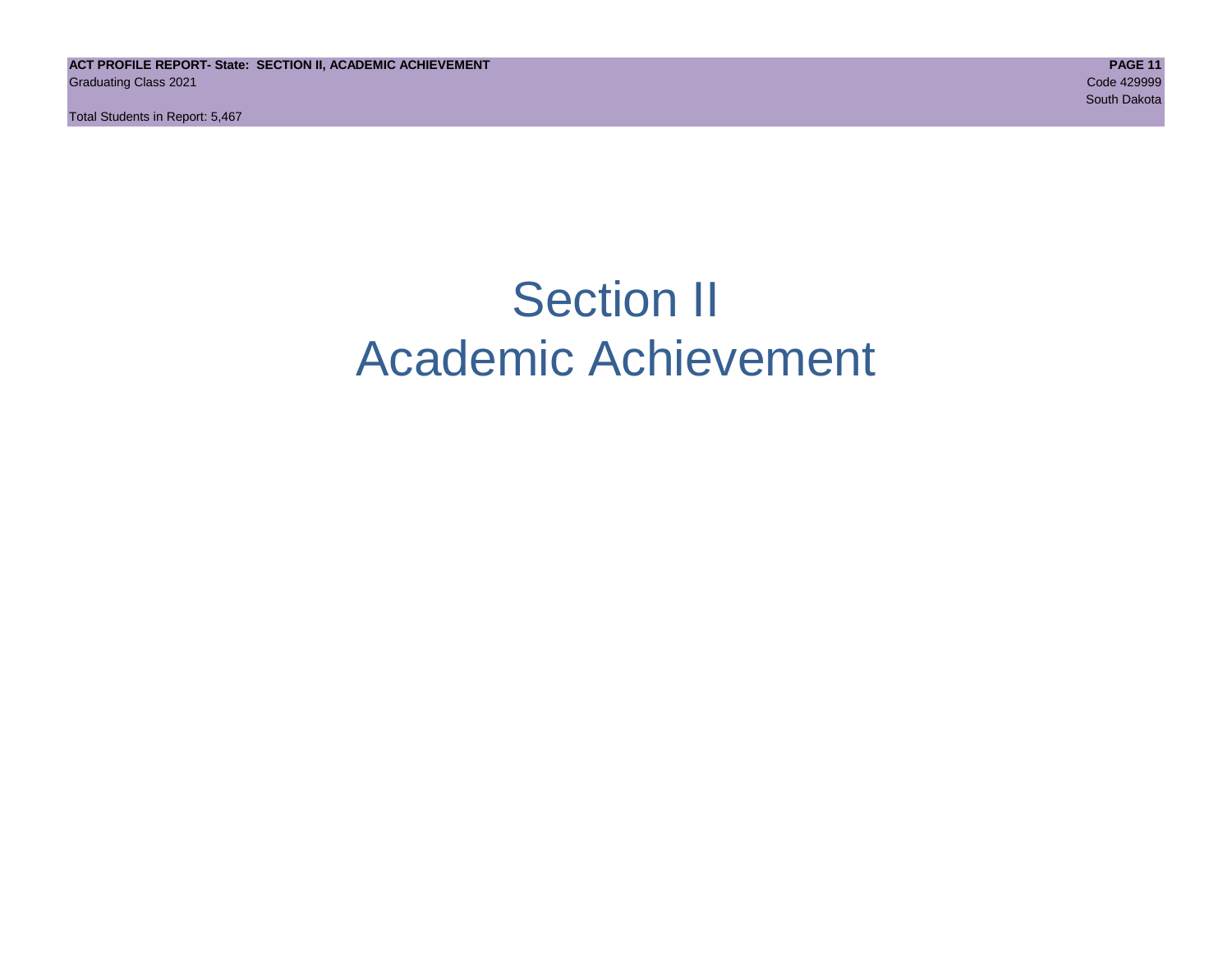#### **ACT PROFILE REPORT - State: SECTION II, ACADEMIC ACHIEVEMENT PAGE 12** Graduating Class 2021 Code 429999

South Dakota

Total Students in Report: 5,467



#### **Figure 2.1. Average ACT Composite Scores by Race and Core Curriculum Status\***

\*Missing columns reflect combinations of race/ethnicity and core course-taking status in which one or both indicators are missing.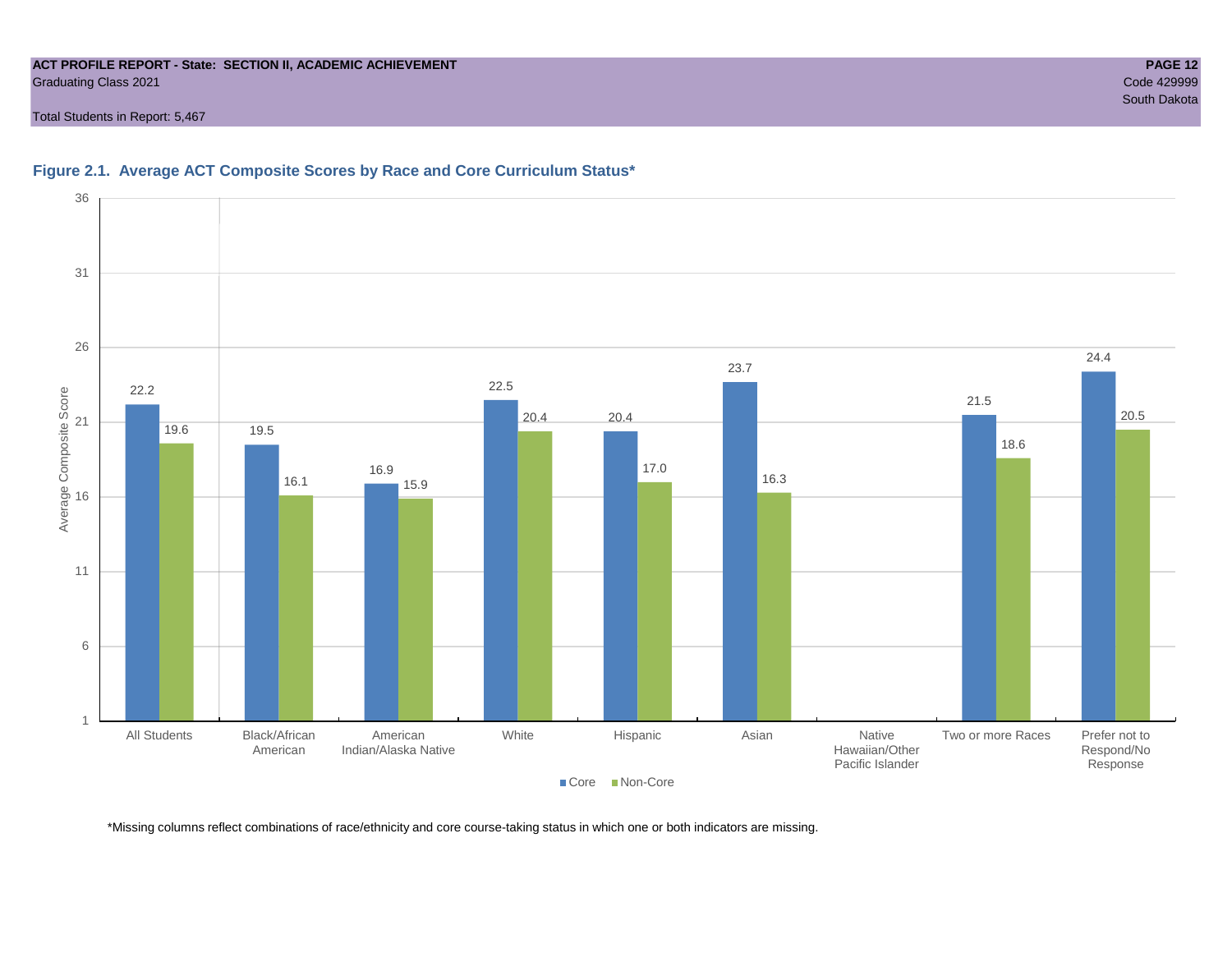#### **ACT PROFILE REPORT- State: SECTION II, ACADEMIC ACHIEVEMENT PAGE 13** Graduating Class 2021 Code 429999

Total Students in Report: 5,467

#### **Table 2.1. ACT Score Distributions, Cumulative Percents (CP<sup>1</sup> ), and Score Averages**

| <b>ACT Scale</b> | <b>English</b> |              | <b>Mathematics</b> |     | Reading      |                | <b>Science</b>   |              | Composite |                | <b>STEM</b> |                | ELA <sup>2</sup> |                         | <b>ACT Scale</b> |
|------------------|----------------|--------------|--------------------|-----|--------------|----------------|------------------|--------------|-----------|----------------|-------------|----------------|------------------|-------------------------|------------------|
| <b>Score</b>     | $\mathsf{N}$   | CP           | N                  | CP  | $\mathsf{N}$ | CP             | N                | CP           | N         | CP             | ${\sf N}$   | CP             | $\mathsf{N}$     | CP                      | <b>Score</b>     |
| 36               | 32             | 100          | 10                 | 100 | 63           | 100            | 34               | 100          | 8         | 100            | 12          | 100            | $\mathbf 0$      | 100                     | 36               |
| 35               | 103            | 99           | 30                 | 99  | 104          | 99             | 33               | 99           | 16        | 99             | 19          | 99             | $\mathbf{1}$     | 100                     | 35               |
| 34               | 63             | 98           | 21                 | 99  | 134          | 97             | 41               | 99           | 40        | 99             | 29          | 99             | 2                | 99                      | 34               |
| 33               | 79             | 96           | 51                 | 99  | 122          | 94             | 73               | 98           | 59        | 99             | 46          | 99             | 2                | 99                      | 33               |
| 32               | 60             | 95           | 34                 | 98  | 155          | 92             | 52               | 97           | 68        | 98             | 70          | 98             | $\overline{7}$   | 99                      | 32               |
| 31               | 73             | 94           | 65                 | 97  | 124          | 89             | 65               | 96           | 103       | 97             | 79          | 97             | 17               | 99                      | 31               |
| 30               | 59             | 93           | 89                 | 96  | 211          | 87             | 103              | 95           | 116       | 95             | 98          | 95             | 37               | 96                      | $30\,$           |
| 29               | 97             | 91           | 144                | 95  | 123          | 83             | 137              | 93           | 135       | 93             | 139         | 94             | 25               | 92                      | 29               |
| 28               | 148            | 90           | 178                | 92  | 190          | 81             | 127              | 90           | 214       | 90             | 168         | 91             | 30               | 89                      | 28               |
| 27               | 105            | 87           | 283                | 89  | 173          | 78             | 194              | 88           | 187       | 86             | 254         | 88             | 41               | 85                      | 27               |
| 26               | 159            | 85           | 355                | 83  | 208          | 74             | 223              | 84           | 267       | 83             | 285         | 83             | 31               | 80                      | $26\,$           |
| 25               | 234            | 82           | 296                | 77  | 246          | 71             | 374              | 80           | 314       | 78             | 372         | 78             | 42               | 76                      | 25               |
| 24               | 335            | 78           | 366                | 72  | 271          | 66             | 481              | 73           | 372       | 72             | 366         | 71             | 39               | 71                      | 24               |
| 23               | 342            | 72           | 332                | 65  | 373          | 61             | 503              | 65           | 314       | 65             | 380         | 65             | 55               | 66                      | 23               |
| 22               | 316            | 65           | 262                | 59  | 368          | 54             | 441              | 55           | 382       | 60             | 400         | 58             | 51               | 59                      | 22               |
| 21               | 443            | 60           | 297                | 54  | 413          | 48             | 398              | 47           | 455       | 53             | 391         | 50             | 62               | 53                      | 21               |
| 20               | 379            | 52           | 226                | 49  | 313          | 40             | 417              | 40           | 372       | 44             | 428         | 43             | 51               | 46                      | 20               |
| 19               | 320            | 45           | 355                | 44  | 311          | 34             | 368              | 32           | 447       | 37             | 424         | 35             | 49               | 39                      | 19               |
| 18               | 230            | 39           | 423                | 38  | 352          | 29             | 375              | 26           | 411       | 29             | 420         | 28             | 48               | 33                      | 18               |
| 17               | 267            | 35           | 466                | 30  | 247          | 22             | 287              | 19           | 338       | 22             | 363         | 20             | 59               | 27                      | 17               |
| 16               | 351            | 30           | 547                | 22  | 239          | 18             | 267              | 14           | 266       | 16             | 303         | 13             | 43               | 20                      | $16\,$           |
| 15               | 367            | 23           | 366                | 12  | 177          | 13             | 128              | 9            | 221       | 11             | 206         | 8              | 41               | 15                      | 15               |
| 14               | 294            | 17           | 189                | 5   | 174          | 10             | 94               | 6            | 163       | $\overline{7}$ | 116         | $\overline{4}$ | 24               | 10                      | 14               |
| 13               | 167            | 11           | 65                 | 1   | 143          | $\overline{7}$ | 107              | 5            | 130       | 4              | 69          | 2              | 17               | $\overline{7}$          | $13$             |
| 12               | 134            | 8            | 14                 | 1   | 131          | 4              | 59               | 3            | 52        | $\mathbf{1}$   | 23          | $\mathbf{1}$   | 15               | $\,$ 5 $\,$             | 12               |
| 11               | 141            | 6            | $\mathbf{1}$       | 1   | 57           | 2              | 51               | 2            | 14        | $\mathbf{1}$   | 5           | 1              | 10               | 3                       | 11               |
| 10               | 122            | 3            | 2                  | 1   | 31           | $\mathbf{1}$   | 22               | 1            | 2         | 1              | 2           | $\mathbf 1$    | $\mathbf 5$      | 2                       | $10$             |
| 9                | 33             |              | 0                  | 1   | 9            | $\mathbf{1}$   | $\boldsymbol{7}$ | 1            | 0         | 1              | 0           | 1              | $\overline{4}$   | 1                       | $\boldsymbol{9}$ |
| 8                | 9              |              | $\mathbf 0$        | 1   | 2            | $\mathbf{1}$   | $\overline{4}$   | 1            |           | $\mathbf{1}$   | 0           | 1              | 2                | 1                       | $\bf 8$          |
| $\overline{7}$   | 4              | 1            | 0                  | 1   | 1            | $\mathbf{1}$   | $\overline{1}$   | 1            | 0         | $\mathbf{1}$   | 0           | 1              | $\mathbf{1}$     | $\overline{1}$          | $\overline{7}$   |
| $6\phantom{a}$   | 1              |              | 0                  | 1   | 0            | $\mathbf{1}$   | $\overline{1}$   | 1            | 0         | $\mathbf{1}$   | 0           | 1              | $\mathbf 0$      | $\overline{1}$          | $\,$ 6 $\,$      |
| 5                | 0              | 1            | 0                  | 1   |              | $\mathbf{1}$   | $\mathbf 0$      | 1            | 0         | $\overline{1}$ | 0           | 1              | $\mathbf 0$      | $\overline{1}$          | 5                |
| $\overline{4}$   | 0              | 1            | 0                  | 1   | 0            | $\mathbf{1}$   | $\mathbf 0$      | 1            | 0         | $\mathbf{1}$   | 0           | 1              | $\mathbf 0$      | -1                      | 4                |
| 3                | 0              | 1            | 0                  | 1   | $\mathbf 0$  | $\mathbf{1}$   | $\mathbf 0$      | 1            | 0         | $\mathbf{1}$   | 0           | 1              | $\mathbf{1}$     | $\overline{\mathbf{1}}$ | 3                |
| $\overline{2}$   | 0              | $\mathbf{1}$ | 0                  | 1   | 0            | $\mathbf{1}$   | 0                | 1            | 0         | $\mathbf{1}$   | 0           | 1              | $\mathbf 0$      | $\overline{1}$          | $\sqrt{2}$       |
|                  | $\Omega$       | 1            | $\Omega$           | 1   | $\mathbf{1}$ | $\mathbf{1}$   | $\Omega$         | $\mathbf{1}$ | $\Omega$  | $\mathbf{1}$   | 0           | 1              | $\Omega$         | $\overline{\mathbf{1}}$ | $\overline{1}$   |
| Avg (SD)         | 20.5(6.0)      |              | 21.2(5.0)          |     | 22.4(6.2)    |                | 21.9(5.0)        |              | 21.6(5.0) |                | 21.8(4.7)   |                | 21.3(5.4)        |                         | Avg (SD)         |

CP is the cumulative percent of students at or below a score point.

ELA scores are derived only for students with a valid writing score.

Note: Shaded portions of columns identify the students who met/exceeded the ACT College Readiness Benchmark Scores.

South Dakota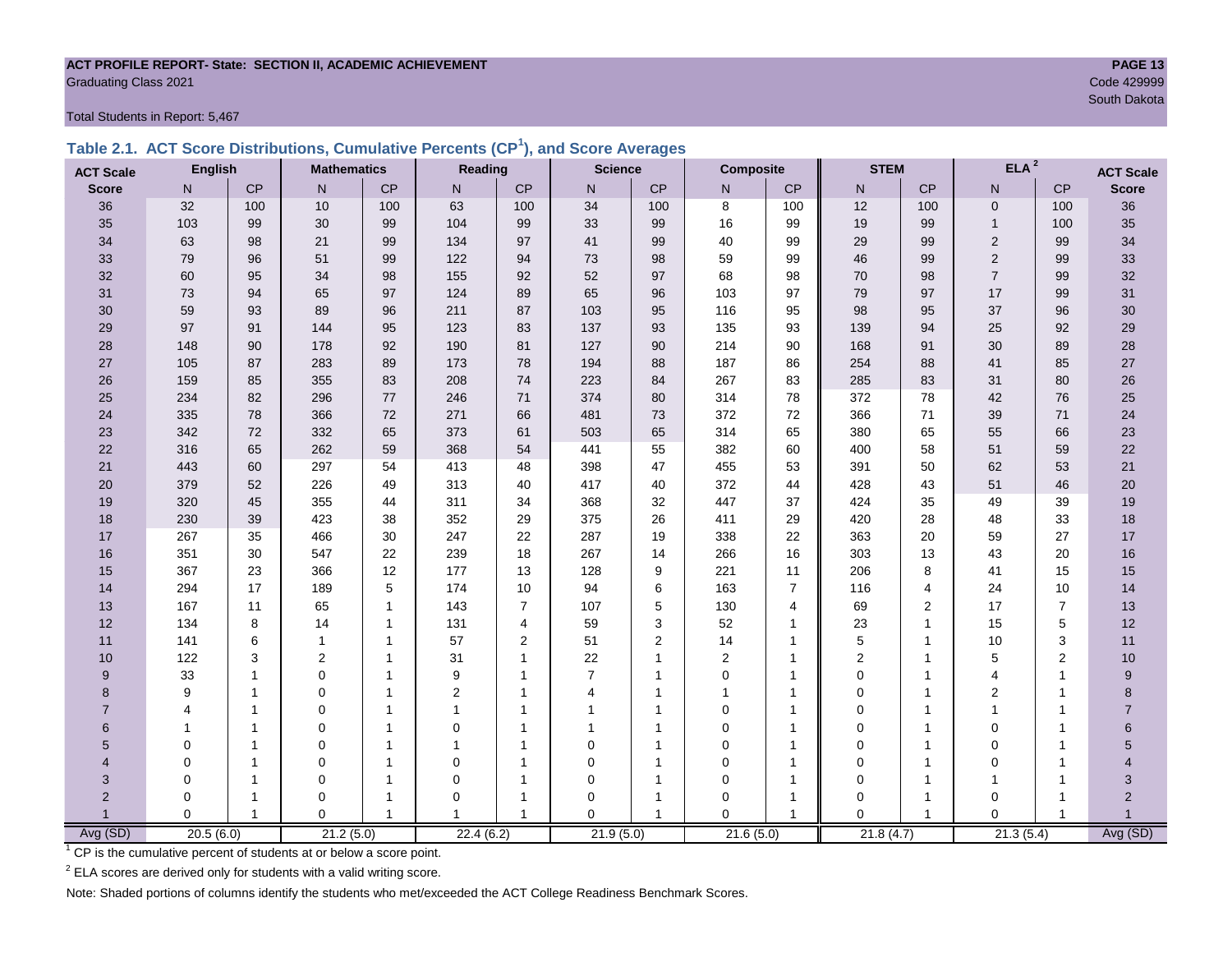#### **ACT PROFILE REPORT - State: SECTION II, ACADEMIC ACHIEVEMENT PAGE 14** Graduating Class 2021 Code 429999

#### Total Students in Report: 5,467



#### **Figure 2.4. Reading Reporting Categories**



#### **Figure 2.5. Science Reporting Categories**





The charts on this page show the percent of students whose reporting category scores fall within associated ACT Readiness Ranges. ACT Readiness Ranges reflect where a student who has met a particular subject area's ACT College Readiness Benchmark would typically perform within the associated reporting category.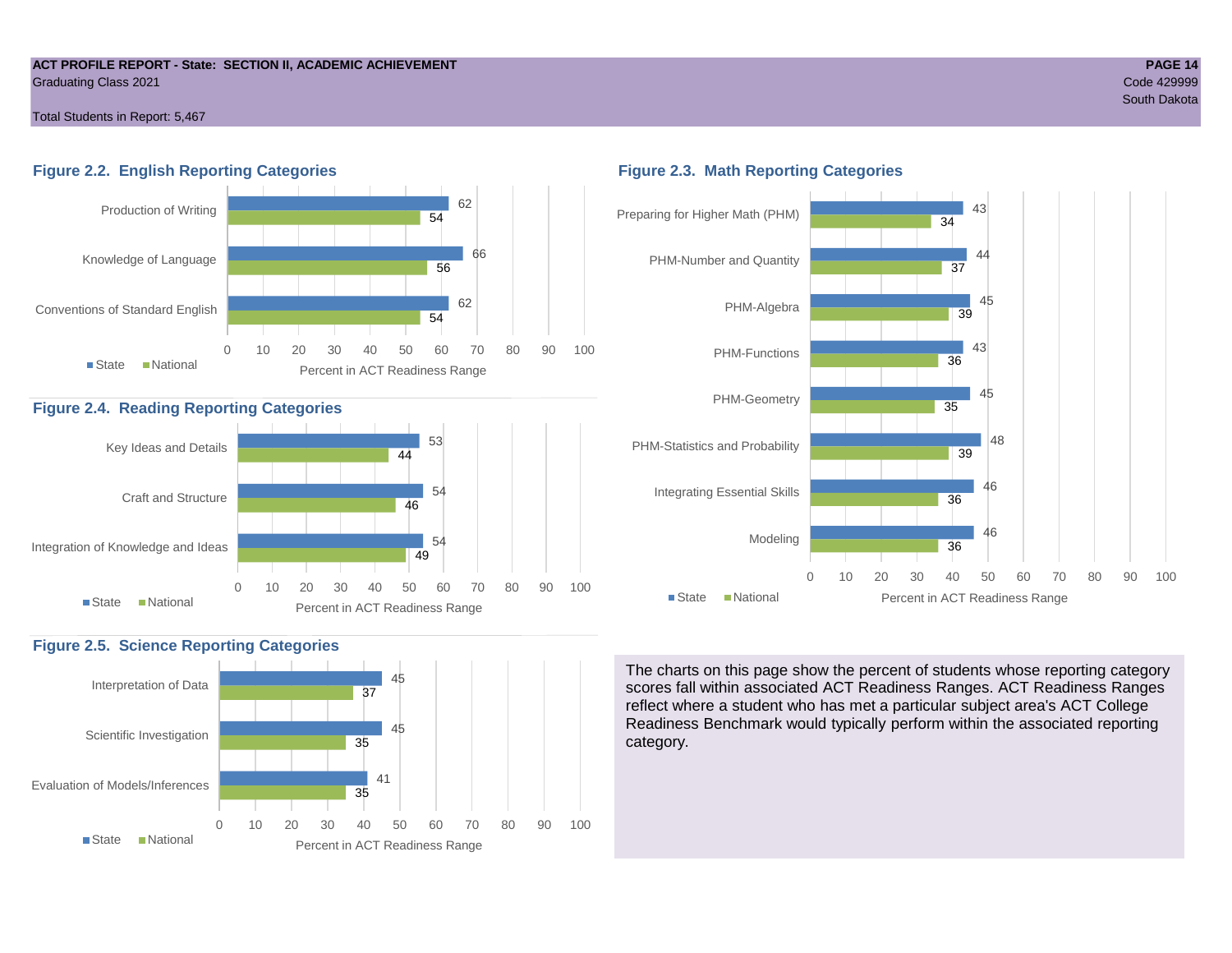#### **Table 2.2. Average ACT Composite Scores for Race/Ethnicity by Level of Preparation**

| <b>Student</b>  |                                        | <b>Number of</b>       | <b>Percent Taking</b>     |                     | <b>Average ACT Composite Score</b> |
|-----------------|----------------------------------------|------------------------|---------------------------|---------------------|------------------------------------|
| <b>Group</b>    | <b>Race/Ethnicity</b>                  | <b>Students Tested</b> | Core or More <sup>1</sup> | <b>Core or More</b> | <b>Less Than Core</b>              |
|                 | <b>All Students</b>                    | 5,467                  | 83                        | 22.2                | 19.6                               |
|                 | Black/African American                 | 91                     | 74                        | 19.5                | 16.1                               |
|                 | American Indian/Alaska Native          | 319                    | 61                        | 16.9                | 15.9                               |
|                 | White                                  | 4,364                  | 86                        | 22.5                | 20.4                               |
| <b>State</b>    | Hispanic/Latino                        | 224                    | 80                        | 20.4                | 17.0                               |
|                 | Asian                                  | 97                     | 81                        | 23.7                | 16.3                               |
|                 | Native Hawaiian/Other Pacific Islander | 0                      |                           |                     |                                    |
|                 | Two or More Races                      | 261                    | 77                        | 21.5                | 18.6                               |
|                 | Prefer not/No Response                 | 111                    | 67                        | 24.4                | 20.5                               |
|                 | <b>All Students</b>                    | 1,295,349              | 46                        | 22.5                | 19.2                               |
|                 | <b>Black/African American</b>          | 153,641                | 39                        | 17.9                | 15.8                               |
|                 | American Indian/Alaska Native          | 10,094                 | 38                        | 18.6                | 16.1                               |
|                 | White                                  | 698,565                | 53                        | 23.3                | 20.3                               |
| <b>National</b> | Hispanic/Latino                        | 181,958                | 42                        | 20.3                | 17.5                               |
|                 | Asian                                  | 54,272                 | 63                        | 26.7                | 23.4                               |
|                 | Native Hawaiian/Other Pacific Islander | 3,450                  | 34                        | 19.9                | 16.2                               |
|                 | Two or More Races                      | 58,528                 | 48                        | 22.5                | 19.5                               |
|                 | Prefer not/No Response                 | 134,841                | 21                        | 23.7                | 19.1                               |

<sup>1</sup> "Core or More" results correspond to students taking four or more years of English AND three or more years each of math, social studies, and natural science.

#### **Table 2.3. Average ACT Scores by Race/Ethnicity**

| <b>Student</b><br><b>Group</b> | <b>Race/Ethnicity</b>                  | N.        | <b>Percent</b> | <b>English</b> | <b>Mathematics</b> | Reading | <b>Science</b> | <b>Composite</b> | <b>STEM</b> |
|--------------------------------|----------------------------------------|-----------|----------------|----------------|--------------------|---------|----------------|------------------|-------------|
|                                | <b>All Students</b>                    | 5,467     | 100            | 20.5           | 21.2               | 22.4    | 21.9           | 21.6             | 21.8        |
|                                | Black/African American                 | 91        | 2              | 17.3           | 18.2               | 19.0    | 19.2           | 18.6             | 19.0        |
|                                | American Indian/Alaska Native          | 319       | 6              | 14.4           | 16.3               | 17.4    | 16.5           | 16.3             | 16.6        |
|                                | White                                  | 4,364     | 80             | 21.1           | 21.8               | 23.0    | 22.4           | 22.2             | 22.4        |
| <b>State</b>                   | Hispanic/Latino                        | 224       | 4              | 18.3           | 19.3               | 20.8    | 20.0           | 19.7             | 19.9        |
|                                | Asian                                  | 97        | 2              | 21.6           | 22.3               | 22.5    | 22.5           | 22.4             | 22.7        |
|                                | Native Hawaiian/Other Pacific Islander | $\Omega$  | 0              |                |                    |         |                |                  |             |
|                                | Two or More Races                      | 261       | 5              | 19.3           | 20.7               | 21.4    | 21.0           | 20.7             | 21.1        |
|                                | Prefer not/No Response                 | 111       |                | 22.0           | 21.8               | 23.4    | 22.7           | 22.6             | 22.5        |
|                                | <b>All Students</b>                    | 1,295,349 | 100            | 19.6           | 19.9               | 20.9    | 20.4           | 20.3             | 20.4        |
|                                | Black/African American                 | 153,641   | 12             | 15.2           | 16.3               | 16.6    | 16.7           | 16.3             | 16.8        |
|                                | American Indian/Alaska Native          | 10,094    |                | 15.4           | 16.8               | 17.3    | 17.3           | 16.9             | 17.3        |
|                                | White                                  | 698,565   | 54             | 21.1           | 21.0               | 22.4    | 21.7           | 21.7             | 21.6        |
| <b>National</b>                | Hispanic/Latino                        | 181,958   | 14             | 17.1           | 18.2               | 18.7    | 18.6           | 18.3             | 18.6        |
|                                | Asian                                  | 54,272    | $\overline{4}$ | 24.5           | 25.1               | 24.9    | 24.5           | 24.9             | 25.0        |
|                                | Native Hawaiian/Other Pacific Islander | 3,450     | 0              | 16.0           | 17.4               | 17.3    | 17.5           | 17.2             | 17.7        |
|                                | Two or More Races                      | 58,528    |                | 19.8           | 20.0               | 21.4    | 20.7           | 20.6             | 20.6        |
|                                | Prefer not/No Response                 | 134,841   | 10             | 18.2           | 19.0               | 19.6    | 19.4           | 19.2             | 19.4        |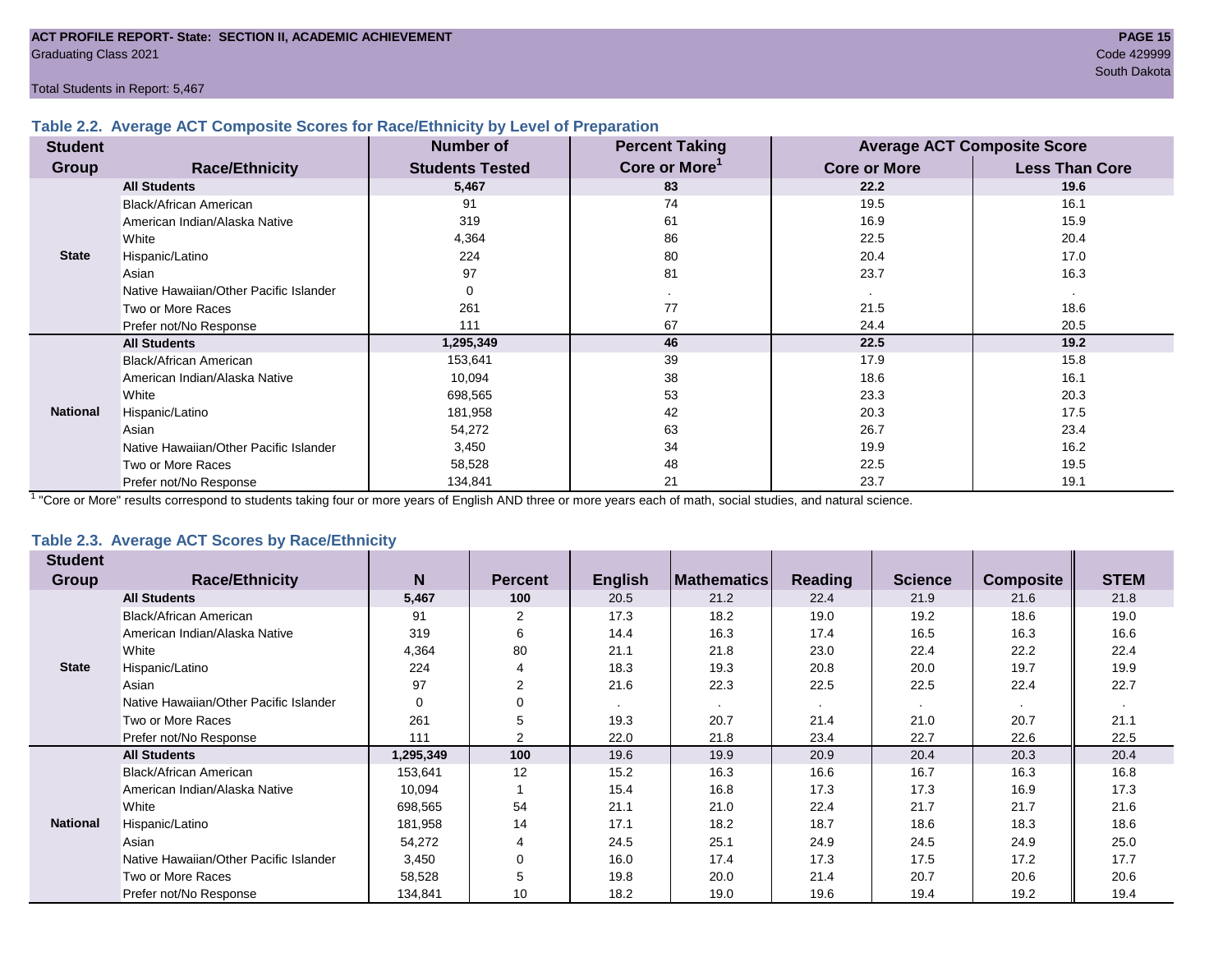#### **ACT PROFILE REPORT- State: SECTION II, ACADEMIC ACHIEVEMENT PAGE 16** Graduating Class 2021 Code 429999

#### Total Students in Report: 5,467

#### **Table 2.4. Average ACT Composite Scores for Gender by Level of Preparation**

| <b>Student Group</b> | Gender <sup>1</sup> | <b>Number of</b>       | <b>Percent Taking</b>     | <b>Average ACT Composite Score</b> |                       |  |  |
|----------------------|---------------------|------------------------|---------------------------|------------------------------------|-----------------------|--|--|
|                      |                     | <b>Students Tested</b> | Core or More <sup>2</sup> | <b>Core or More</b>                | <b>Less Than Core</b> |  |  |
|                      | Males               | 2,328                  | 82                        | 22.5                               | 19.6                  |  |  |
| <b>State</b>         | Females             | 3,093                  | 83                        | 21.8                               | 19.6                  |  |  |
|                      | Other Responses     | 46                     | 76                        | 24.7                               | 20.8                  |  |  |
|                      | Males               | 589,971                | 46                        | 22.8                               | 18.9                  |  |  |
| <b>National</b>      | Females             | 635,458                | -51                       | 22.3                               | 19.5                  |  |  |
|                      | Other Responses     | 69,920                 |                           | 21.7                               | 18.5                  |  |  |

#### **Table 2.5. Average ACT Scores by Gender**

| <b>Student Group</b> | Gender            |         | <b>Percent</b> | <b>English</b> | <b>Mathematics</b> | <b>Reading</b> | <b>Science</b> | <b>Composite</b> | <b>STEM</b> |
|----------------------|-------------------|---------|----------------|----------------|--------------------|----------------|----------------|------------------|-------------|
|                      | Males             | 2,328   | 43             | 20.1           | 22.1               | 22.4           | 22.5           | 21.9             | 22.5        |
| <b>State</b>         | Females           | 3,093   | 57             | 20.7           | 20.6               | 22.4           | 21.4           | 21.4             | 21.2        |
|                      | Other Responses I | 46      |                | 23.2           | 21.5               | 25.3           | 23.6           | 23.5             | 22.7        |
|                      | Males             | 589,971 | 46             | 19.1           | 20.4               | 20.6           | 20.6           | 20.3             | 20.8        |
| <b>National</b>      | Females           | 635.458 | 49             | 20.2           | 19.7               | 21.5           | 20.4           | 20.6             | 20.3        |
|                      | Other Responses   | 69,920  |                | 17.4           | 18.2               | 19.0           | 18.8           | 18.5             | 18.8        |

#### **Table 2.6. ACT Score Quartile Values**

| Quartile             | <b>English</b> | <b>Mathematics</b> | Reading | <b>Science</b> | <b>Composite</b> |
|----------------------|----------------|--------------------|---------|----------------|------------------|
| Q3 (75th Percentile) | 24             | 25                 |         | 25             | 25               |
| Q2 (50th Percentile) | 20             | 21                 | 22      | 22             | 21               |
| Q1 (25th Percentile) | 16             | 17                 | 18      | 18             | 18               |

<sup>1</sup> 'Other Responses' include 'Another Gender', 'Prefer Not to Respond', and missing values.

<sup>2</sup> "Core or More" results correspond to students taking four or more years of English AND three or more years each of math, social studies, and natural science.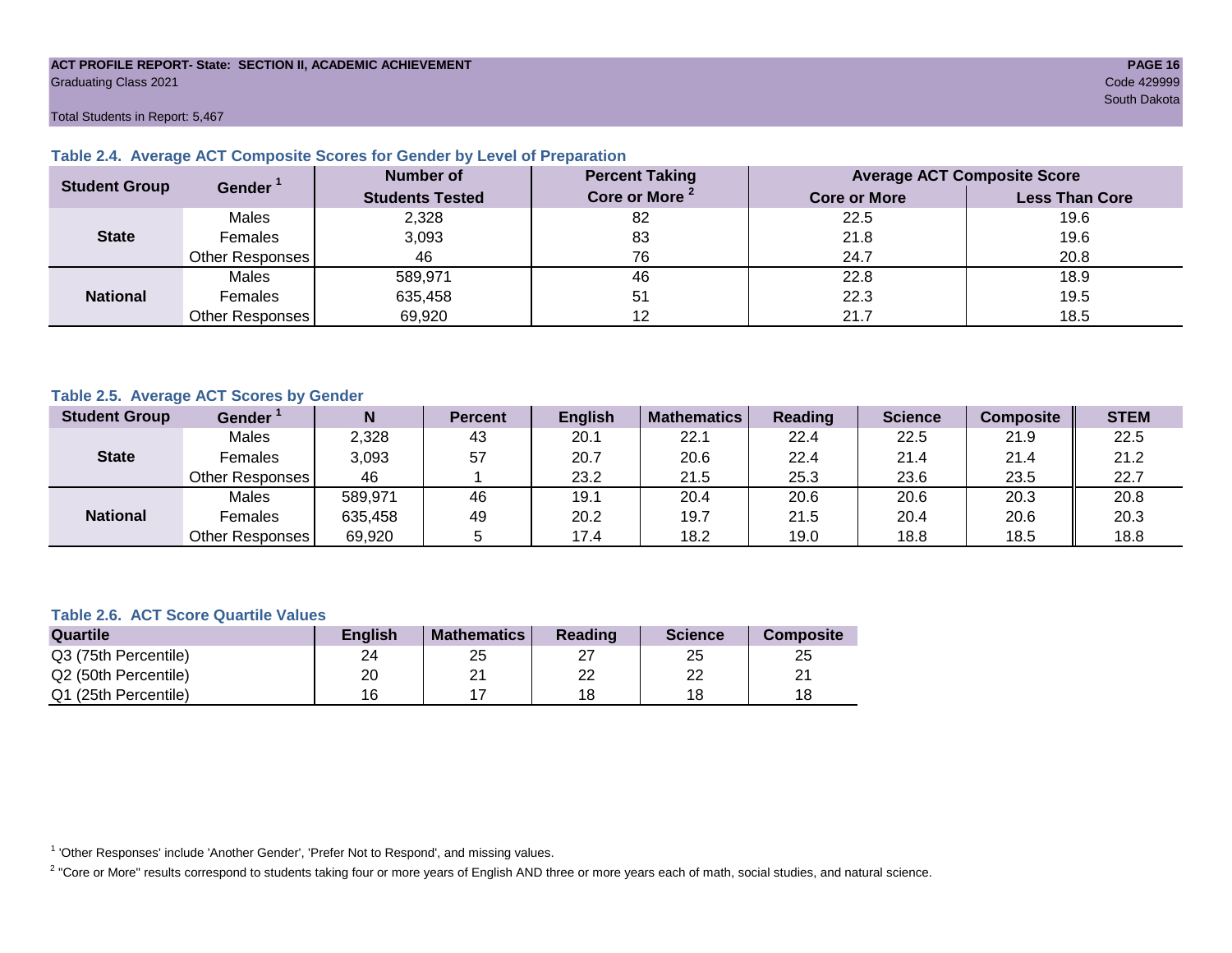Section III College and Career Readiness and the Impact of Course Rigor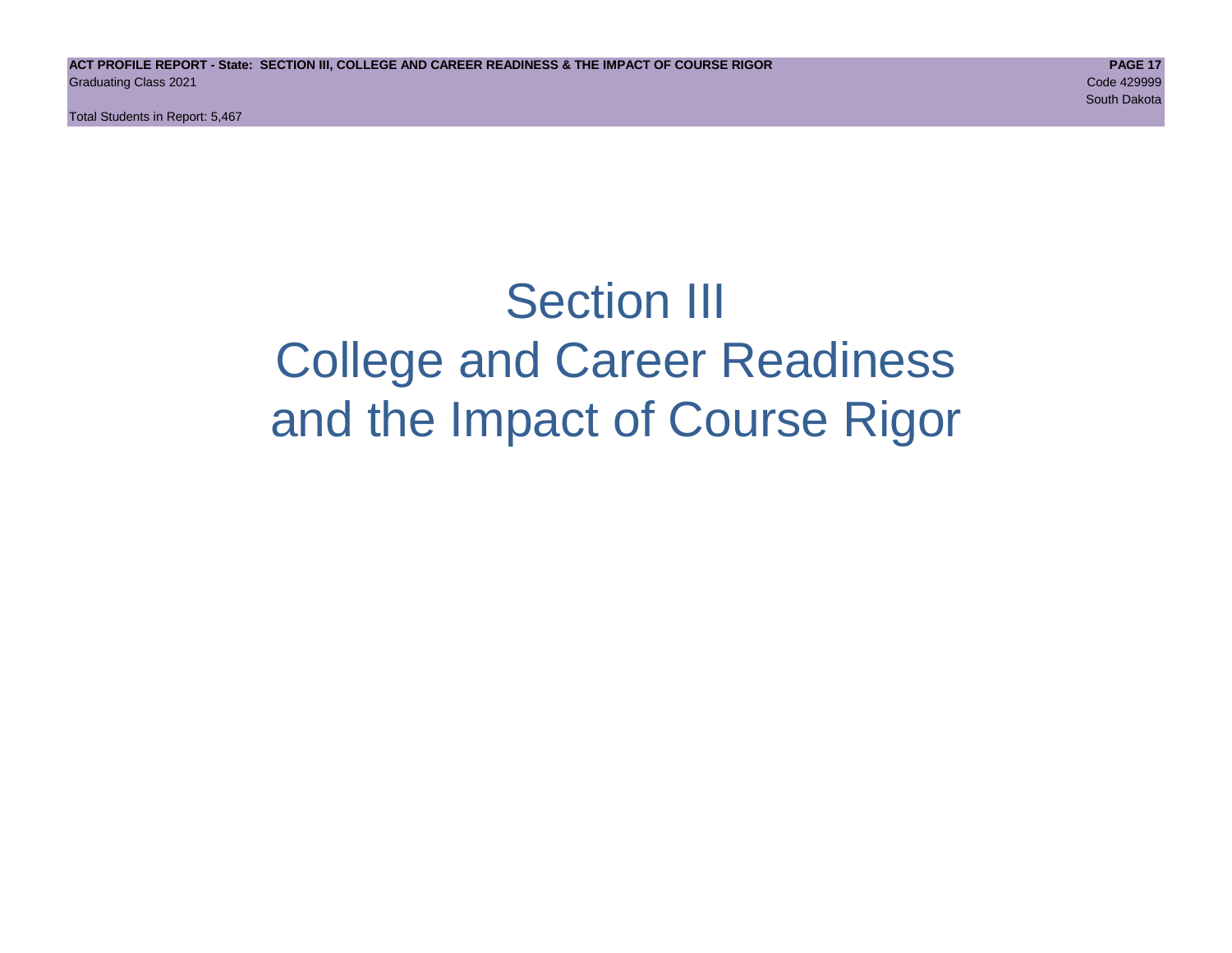#### **ACT PROFILE REPORT - State: SECTION III, COLLEGE AND CAREER READINESS AND THE IMPACT OF COURSE RIGOR PAGE 18** Graduating Class 2021 Code 429999

Total Students in Report: 5,467



#### **Figure 3.1. Percent of Students Meeting 3 or 4 College Readiness Benchmarks by Core College Curriculum Status\***

\*Missing columns reflect combinations of race/ethnicity and core course-taking status in which one or both indicators are missing.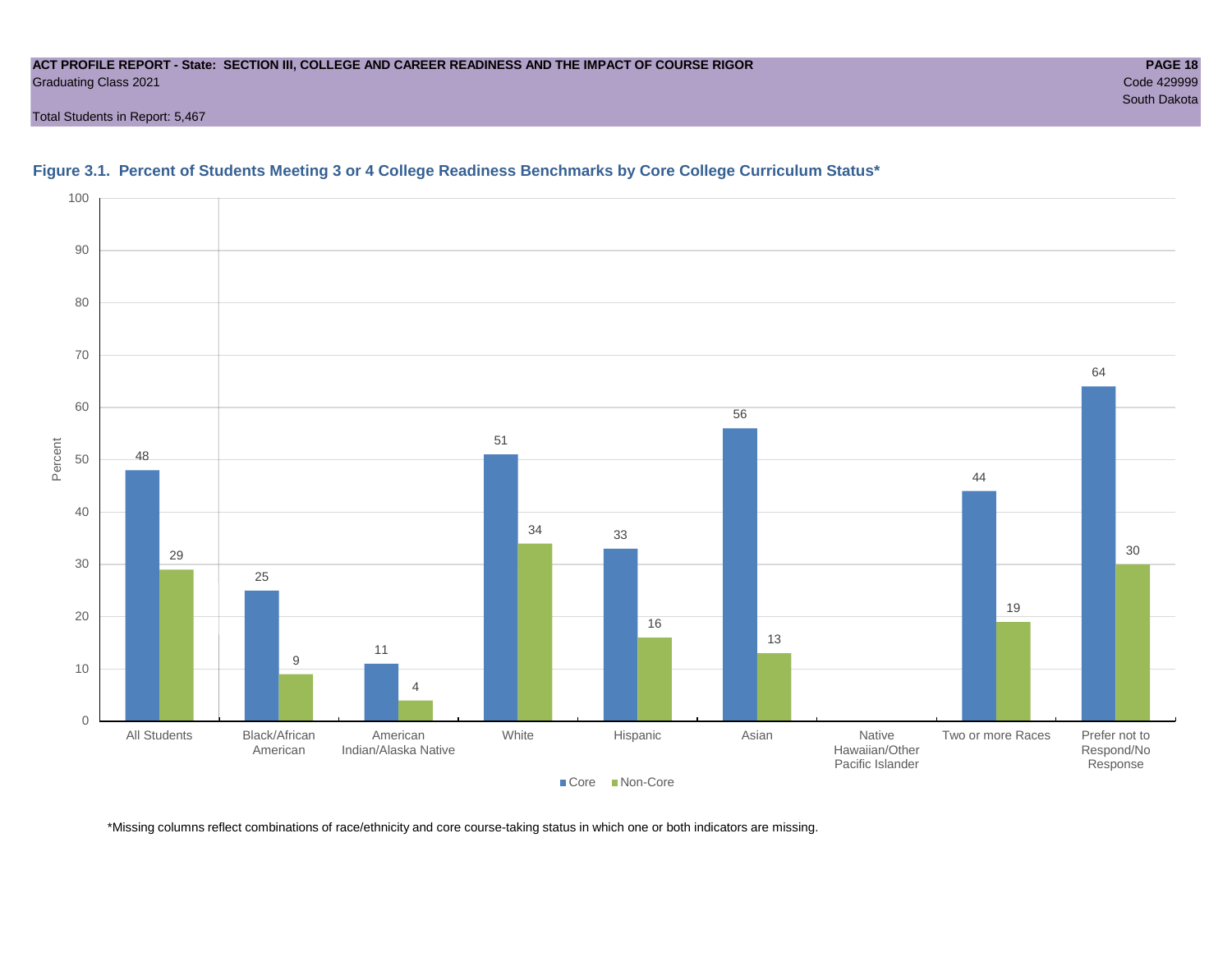#### **ACT PROFILE REPORT - State: SECTION III, COLLEGE AND CAREER READINESS & THE IMPACT OF COURSE RIGOR PAGE 19** Graduating Class 2021 Code 429999

#### Total Students in Report: 5,467

| <b>Student</b>                  | <b>CCRS</b> |         | <b>English</b>           |         | <b>Mathematics</b> | Reading |    | <b>Science</b> |    |  |
|---------------------------------|-------------|---------|--------------------------|---------|--------------------|---------|----|----------------|----|--|
| Group                           | Range       | N       | %                        | N       | %                  | N       | %  | N              | %  |  |
|                                 | 33 to 36    | 277     | 5                        | 112     | 2                  | 423     | 8  | 181            |    |  |
|                                 | 28 to 32    | 437     | 8                        | 510     | 9                  | 803     | 15 | 484            | 9  |  |
| <b>State</b><br><b>National</b> | 24 to 27    | 833     | 15                       | 1,300   | 24                 | 898     | 16 | 1,272          | 23 |  |
|                                 | 20 to 23    | 1,480   | 27                       | 1,117   | 20                 | 1,467   | 27 | 1,759          | 32 |  |
|                                 | 16 to 19    | 1,168   | 21                       | 1,791   | 33                 | 1,149   | 21 | 1,297          | 24 |  |
|                                 | 13 to 15    | 828     | 15                       | 620     | 11                 | 494     | 9  | 329            | 6  |  |
|                                 | 01 to 12    | 444     | 8                        | 17      | 0                  | 233     | 4  | 145            | 3  |  |
|                                 | 33 to 36    | 95,817  | $\overline{\phantom{a}}$ | 41,465  | 3                  | 117,422 | 9  | 54,198         | 4  |  |
|                                 | 28 to 32    | 98,959  | 8                        | 107,737 | 8                  | 151,693 | 12 | 104,928        | 8  |  |
|                                 | 24 to 27    | 164,383 | 13                       | 213,588 | 16                 | 154,489 | 12 | 210,189        | 16 |  |
|                                 | 20 to 23    | 258,585 | 20                       | 187,249 | 14                 | 273,249 | 21 | 320,781        | 25 |  |
|                                 | 16 to 19    | 222,968 | 17                       | 416,094 | 32                 | 245,336 | 19 | 335,008        | 26 |  |
|                                 | 13 to 15    | 220,647 | 17                       | 301,109 | 23                 | 197,215 | 15 | 164,313        | 13 |  |
|                                 | 01 to 12    | 233,990 | 18                       | 28,107  | $\overline{2}$     | 155,945 | 12 | 105,932        | 8  |  |

#### **Table 3.1. Percent of Students in College and Career Readiness Standards (CCRS) Score Ranges**

#### **Table 3.2. Percent of Students Who Met College Readiness Benchmark Scores by Gender**

| <b>Student Group</b> |                 |         | <b>Percent of Students</b> | Met     |         |          |
|----------------------|-----------------|---------|----------------------------|---------|---------|----------|
|                      | <b>Gender</b>   | English | Mathematics                | Reading | Science | All Four |
|                      | Males           | 63      | 52<br>52                   |         | 51      | 34       |
| <b>State</b>         | Females         | 67      | 41                         | 52      | 40      | 28       |
|                      | Other Responses | 85      | 46                         | 72      | 57      | 37       |
|                      | Males           | 53      | 38                         | 42      | 37      | 27       |
| <b>National</b>      | Females         | 60      | 34                         | 46      | 34      | 25       |
|                      | Other Responses | 43      | 23                         | 33      | 25      | 15       |

<sup>1</sup> 'Other Responses' include 'Another Gender', 'Prefer Not to Respond', and missing values.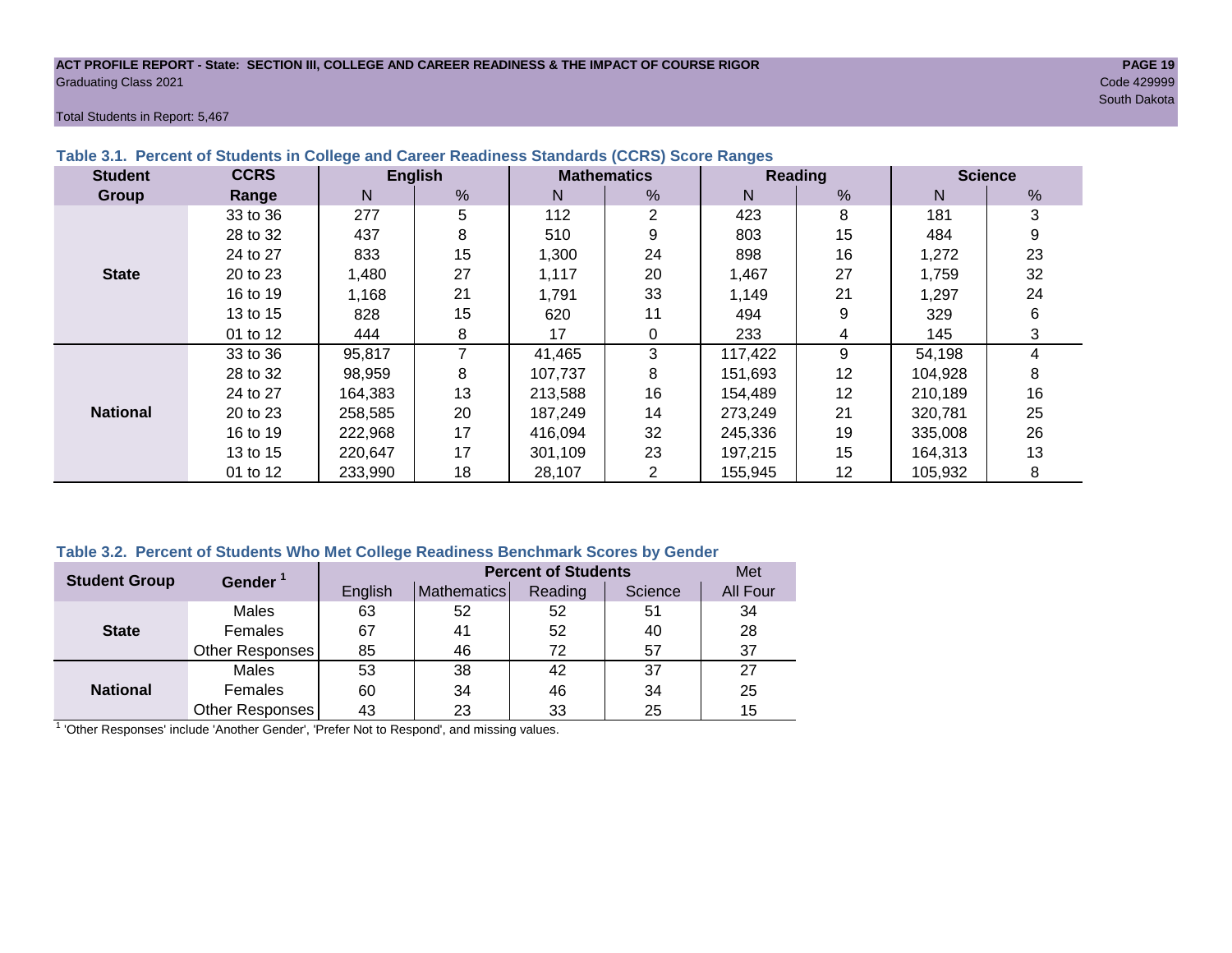#### **ACT PROFILE REPORT - State: SECTION III, COLLEGE AND CAREER READINESS & THE IMPACT OF COURSE RIGOR PAGE 20** Graduating Class 2021 Code 429999

#### Total Students in Report: 5,467

**Table 3.3. Percent of Students Who Met ACT College Readiness Benchmark Scores by Race/Ethnicity**

| <b>Student</b>  |                                        |           | <b>English</b> | <b>Mathematics</b> | <b>Reading</b> | <b>Science</b> | <b>All Four</b> | <b>STEM</b> |
|-----------------|----------------------------------------|-----------|----------------|--------------------|----------------|----------------|-----------------|-------------|
| <b>Group</b>    | <b>Race/Ethnicity</b>                  | N         | ℅              | %                  | %              | %              | %               | %           |
|                 | <b>All Students</b>                    | 5,467     | 65             | 46                 | 52             | 45             | 30              | 22          |
|                 | Black/African American                 | 91        | 41             | 22                 | 27             | 21             | 13              | 12          |
|                 | American Indian/Alaska Native          | 319       | 19             | 9                  | 20             | 9              |                 |             |
|                 | White                                  | 4,364     | 70             | 50                 | 56             | 49             | 33              | 24          |
| <b>State</b>    | Hispanic/Latino                        | 224       | 54             | 29                 | 42             | 30             | 20              | 12          |
|                 | Asian                                  | 97        | 62             | 53                 | 46             | 46             | 35              | 32          |
|                 | Native Hawaiian/Other Pacific Islander |           |                |                    |                |                |                 |             |
|                 | Two or More Races                      | 261       | 58             | 41                 | 43             | 38             | 24              | 17          |
|                 | Prefer Not to Respond                  | 111       | 69             | 45                 | 65             | 51             | 35              | 24          |
|                 | <b>All Students</b>                    | 1,295,349 | 56             | 36                 | 44             | 35             | 25              | 19          |
|                 | <b>Black/African American</b>          | 153,641   | 28             | 10                 | 18             | 11             | 6               |             |
|                 | American Indian/Alaska Native          | 10,094    | 30             | 13                 | 22             | 14             |                 |             |
|                 | White                                  | 698,565   | 67             | 44                 | 53             | 44             | 31              | 24          |
| <b>National</b> | Hispanic/Latino                        | 181,958   | 41             | 22                 | 31             | 22             | 14              | 10          |
|                 | Asian                                  | 54,272    | 76             | 67                 | 64             | 61             | 52              | 48          |
|                 | Native Hawaiian/Other Pacific Islander | 3,450     | 33             | 18                 | 23             | 16             | 11              | 8           |
|                 | Two or More Races                      | 58,528    | 58             | 35                 | 46             | 36             | 25              | 19          |
|                 | Prefer Not to Respond                  | 134,841   | 46             | 29                 | 36             | 29             | 20              | 16          |

South Dakota

#### **Table 3.4. Likely ACT National Career Readiness Certificate (NCRC) Level Based Upon ACT Composite Score<sup>1</sup>**

| <b>Student</b>  |                       |         |      | Average   |
|-----------------|-----------------------|---------|------|-----------|
| Group           | <b>ACT NCRC Level</b> | N       | $\%$ | Composite |
|                 | Platinum              | 946     | 17   | 29.6      |
|                 | Gold                  | 1,649   | 30   | 23.9      |
| <b>State</b>    | Silver                | 2,023   | 37   | 19.1      |
|                 | <b>Bronze</b>         | 780     | 14   | 14.8      |
|                 | Needs Improvement     | 69      | 1    | 11.7      |
|                 | Platinum              | 225,006 | 17   | 30.3      |
|                 | Gold                  | 277,376 | 21   | 23.8      |
| <b>National</b> | Silver                | 381,864 | 29   | 18.9      |
|                 | <b>Bronze</b>         | 328,553 | 25   | 14.5      |
|                 | Needs Improvement     | 82,550  | 6    | 11.5      |

<sup>1</sup>The ACT Composite scores associated with at least a 50% chance of earning each ACT NCRC level or higher are: 13 for Bronze, 17 for Silver, 22 for Gold, and 27 for Platinum. Based on those cut scores, students who earned an ACT Composite score of less than 13 are classified as 'Needs improvement' as they are unlikely to obtain an ACT NCRC. Students with an ACT Composite score of 13 to 16 are classified as 'Bronze' as they are likely to obtain a Bronze NCRC, 17 to 21 as 'Silver', 22 to 26 as 'Gold', and 27 or above as 'Platinum'. Visit www.act.org/NCRC-indicator to learn more.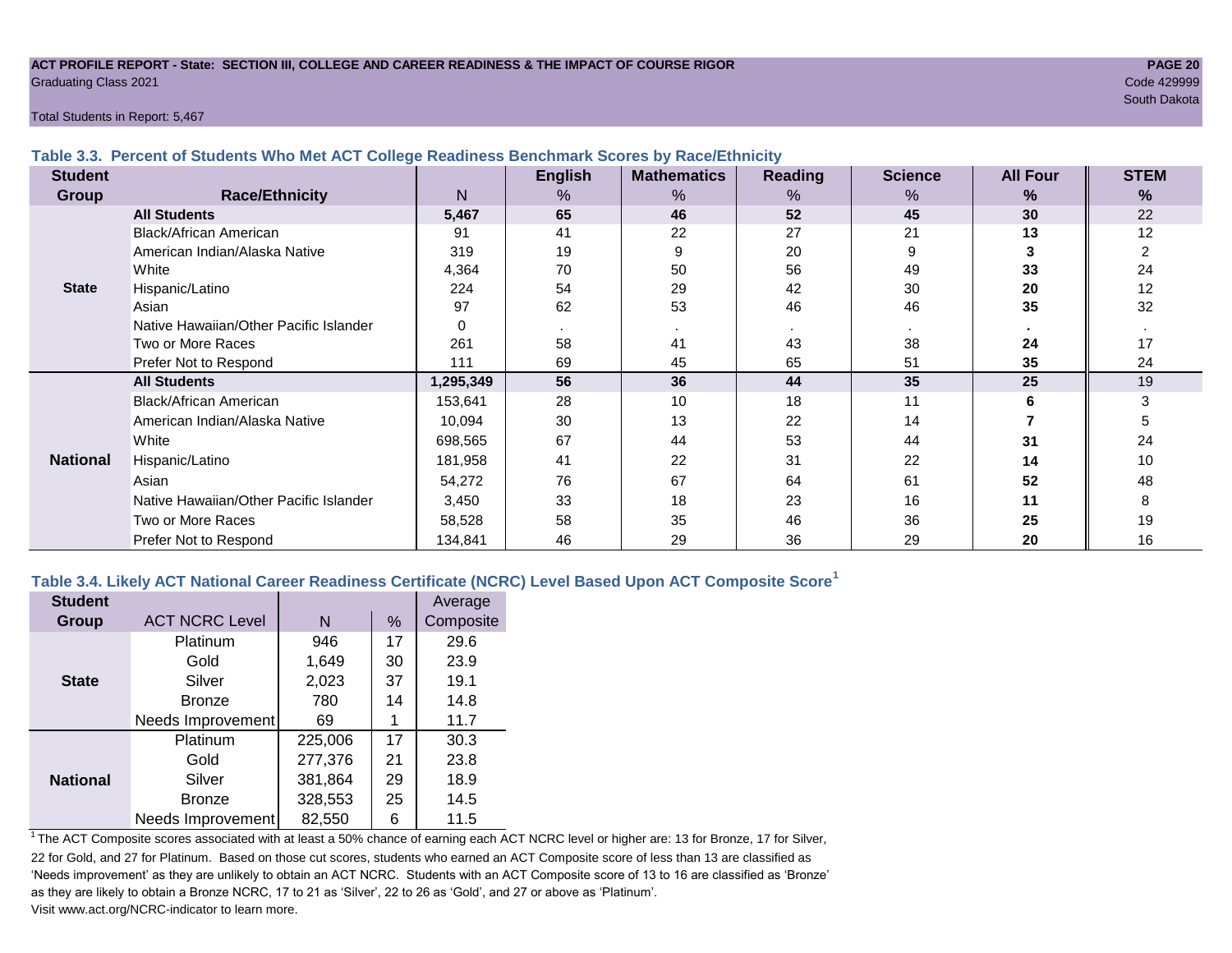#### **ACT PROFILE REPORT - State: SECTION III, COLLEGE AND CAREER READINESS & THE IMPACT OF COURSE RIGOR PAGE 21** Graduating Class 2021 Code 429999

#### Total Students in Report: 5,467

| <b>Student</b>  | <b>Curriculum</b>                      |         | <b>English</b><br>N |      | <b>Mathematics</b> |      | Reading |      | <b>Science</b> |      | <b>Composite</b> |      | <b>STEM</b> |      |
|-----------------|----------------------------------------|---------|---------------------|------|--------------------|------|---------|------|----------------|------|------------------|------|-------------|------|
| <b>Group</b>    | <b>Taken</b>                           |         | %                   | Avg  | %                  | Avg  | %       | Avg  |                | Avg  | %                | Avg  | %           | Avg  |
|                 | Core or More <sup><math>2</math></sup> | 4,527   | 70                  | 21.0 | 50                 | 21.8 | 56      | 23.0 | 48             | 22.3 | 33               | 22.2 | 24          | 22.3 |
| State           | Less than Core                         | 748     | 50                  | 18.2 | 29                 | 19.2 | 38      | 20.3 | 31             | 20.7 | 18               | 19.6 |             | 19.9 |
|                 | Missing <sup>®</sup>                   | 192     | 28                  | 15.8 | 16                 | 17.5 | 24      | 18.3 | 20             | 18.0 | 10               | 17.5 |             | 18.0 |
|                 | Core or More                           | 599,682 | 72                  | 22.7 | 49                 | 21.8 | 57      | 23.2 | 48             | 22.4 | 36               | 22.5 | 28          | 22.4 |
| <b>National</b> | Less than Core                         | 229,759 | 48                  | 18.4 | 27                 | 18.8 | 36      | 19.8 | 27             | 19.4 | 18               | 19.2 | 13          | 19.3 |
| $\sim$ $-$      | Missing                                | 465,908 | 39                  | 16.8 | 22                 | 18.7 | 30      | 18.5 | 22             | 18.5 | 14               | 18.1 | 10          | 18.5 |

South Dakota

#### **Table 3.5. College Readiness Benchmark Percent and Average ACT Scores by Overall High School Curriculum**

 $1$  "Curriculum Taken" reflects overall high school curriculum in this table.

<sup>2</sup> "Core or More" results correspond to students taking four or more years of English AND three or more years each of math, social studies, and natural science.

 $3$  Zero years or no coursework information reported in one or more content areas.

<sup>4</sup> Composite College Readiness Benchmark % results reflect students who met all four subject-area benchmarks.

#### **Table 3.6. College Readiness Benchmark Percent and Average ACT Scores by Content-Specific Curriculum**

| <b>Student</b>  | <b>Curriculum</b>         | <b>English</b> |    |      | <b>Mathematics</b> |    |      | <b>Reading</b> |    |      | <b>Science</b> |    |      |
|-----------------|---------------------------|----------------|----|------|--------------------|----|------|----------------|----|------|----------------|----|------|
| <b>Group</b>    | <b>Taken</b>              | N              | %  | Ava  |                    | %  | Avg  |                | %  | Avg  | N              | %  | Avg  |
|                 | Core or More <sup>2</sup> | 5.108          | 67 | 20.7 | 5.126              | 48 | 21.5 | 5.169          | 54 | 22.7 | 4.911          | 47 | 22.2 |
| <b>State</b>    | Less than Core            | 199            | 57 | 19.0 | 168                |    | 16.4 | 120            | 32 | 20.0 | 386            | 29 | 19.8 |
|                 | Missing <sup>3</sup>      | 160            | 23 | 15.2 | 173                | 15 | 17.3 | 178            | 23 | 18.0 | 170            | 18 | 17.7 |
|                 | Core or More              | 789.281        | 67 | 21.3 | 793,620            | 45 | 21.2 | 738,095        | 53 | 22.6 | 705.623        | 46 | 22.1 |
| <b>National</b> | Less than Core            | 56.980         | 38 | 16.6 | 44,627             |    | 16.0 | 99.996         | 36 | 19.8 | 131.559        | 22 | 18.5 |
|                 | Missing                   | 449,088        | 39 | 16.8 | 457,102            | 22 | 18.1 | 457,258        | 30 | 18.5 | 458,167        | 23 | 18.5 |

<sup>1</sup> "Curriculum Taken" reflects content-specific curriculum in this table.

<sup>2</sup> "Core or More" results correspond to students taking four or more years of English or three or more years of math, social studies, or natural science, respectively.

For instance, Reading "Core or More" results correspond to students taking three or more years of social studies, regardless of courses taken in other content areas.

 $3$  Zero years or no coursework information reported in the specified content area.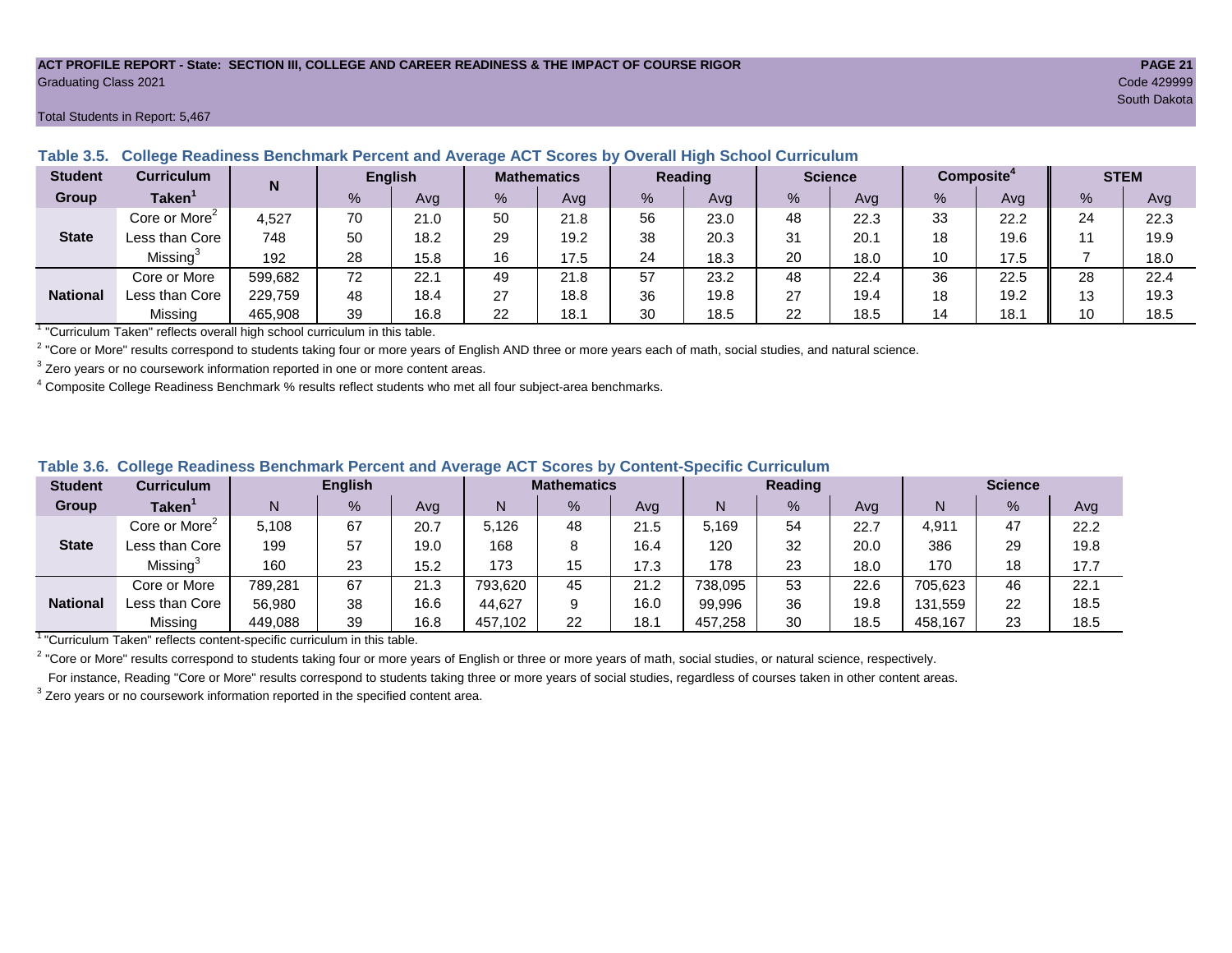#### **ACT PROFILE REPORT - State: SECTION III, COLLEGE AND CAREER READINESS & THE IMPACT OF COURSE RIGOR PAGE 22** Graduating Class 2021 Code 429999

South Dakota (1999) and the state of the state of the state of the state of the state of the South Dakota (199

Total Students in Report: 5,467

#### **Table 3.7. College Readiness Benchmark (CRB) Percent and Average ACT Scores by Common Course Patterns**

| <b>Course Pattern</b>                            |       |                                  | <b>State</b>       |                                     |         |                                  | <b>National</b>    |                                     |
|--------------------------------------------------|-------|----------------------------------|--------------------|-------------------------------------|---------|----------------------------------|--------------------|-------------------------------------|
|                                                  |       | <b>Percent Taking</b>            | Avg ACT            | Percent Who Met                     |         | <b>Percent Taking</b>            | Avg ACT            | Percent Who Met                     |
| <b>ENGLISH COURSE PATTERN</b>                    | N     | Pattern                          | English            | <b>Benchmark</b>                    | N       | Pattern                          | English            | <b>Benchmark</b>                    |
| Eng 9, Eng 10, Eng 11, Eng 12, & Other English   | 1,464 | 27                               | 21.6               | 71                                  | 165,958 | 13                               | 22.3               | 72                                  |
| Eng 9, Eng 10, Eng 11, Eng 12                    | 3,644 | 67                               | 20.3               | 65                                  | 623,323 | 48                               | 21.1               | 65                                  |
| Less than 4 years of English                     | 199   | $\overline{4}$                   | 19.0               | 57                                  | 56,980  | 4                                | 16.6               | 38                                  |
| Zero years / no English courses reported         | 160   | 3                                | 15.2               | 23                                  | 449,088 | 35                               | 16.8               | 39                                  |
|                                                  |       |                                  |                    |                                     |         |                                  |                    |                                     |
|                                                  |       | <b>Percent Taking</b>            | Avg ACT            | Percent Who Met                     |         | <b>Percent Taking</b>            | Avg ACT            | Percent Who Met                     |
| <b>MATHEMATICS COURSE PATTERN</b>                | N     | Pattern                          | Math               | <b>Benchmark</b>                    | N       | Pattern                          | Math               | <b>Benchmark</b>                    |
| Alg 1, Alg 2, Geom, Trig, & Calc                 | 171   | 3                                | 23.7               | 66                                  | 41,584  | 3                                | 23.2               | 61                                  |
| Alg 1, Alg 2, Geom, Trig, & Other Adv Math       | 373   | $\overline{7}$                   | 21.8               | 51                                  | 58,940  | 5                                | 21.4               | 49                                  |
| Alg 1, Alg 2, Geom, & Trig                       | 231   | 4                                | 20.9               | 45                                  | 38,353  | 3                                | 18.8               | 26                                  |
| Alg 1, Alg 2, Geom, & Other Adv Math             | 1,479 | 27                               | 20.8               | 42                                  | 179,211 | 14                               | 19.1               | 28                                  |
| Other comb of 4 or more years of Math            | 1,768 | 32                               | 23.9               | 68                                  | 326,953 | 25                               | 24.1               | 66                                  |
| Alg 1, Alg 2, & Geom                             | 734   | 13                               | 17.7               | 16                                  | 98,409  | 8                                | 16.5               | 9                                   |
| Other comb of 3 or 3.5 years of Math             | 370   | $\overline{7}$                   | 20.0               | 35                                  | 50,170  | 4                                | 19.5               | 32                                  |
| Less than 3 years of Math                        | 168   | 3                                | 16.4               | 8                                   | 44,627  | 3                                | 16.0               | 9                                   |
| Zero years / no Math courses reported            | 173   | 3                                | 17.3               | 15                                  | 457,102 | 35                               | 18.1               | 22                                  |
|                                                  |       |                                  |                    |                                     |         |                                  |                    |                                     |
|                                                  |       | <b>Percent Taking</b>            | Avg ACT            | Percent Who Met                     |         | <b>Percent Taking</b>            | Avg ACT            | Percent Who Met                     |
| SOCIAL SCIENCE COURSE PATTERN                    | N     | Pattern                          | Reading            | <b>Benchmark</b>                    | N       | Pattern                          | Reading            | <b>Benchmark</b>                    |
| US Hist, World Hist, Am Gov, & Other Hist        | 33    | -1                               | 21.4               | 45                                  | 25,929  | 2                                | 22.6               | 53                                  |
| Other comb of 4 or more years Social Science     | 3,704 | 68                               | 23.0               | 56                                  | 400,925 | 31                               | 23.3               | 57                                  |
| US Hist, World Hist, & Am Gov                    | 58    | $\mathbf{1}$                     | 19.5               | 26                                  | 63,786  | 5                                | 19.9               | 37                                  |
| Other comb of 3 or 3.5 years of Social Science   | 1,374 | 25                               | 21.8               | 48                                  | 247,455 | 19                               | 22.1               | 50                                  |
| Less than 3 years of Social Science              | 120   | $\overline{2}$                   | 20.0               | 32                                  | 99,996  | 8                                | 19.8               | 36                                  |
| Zero years / no Social Science courses reported  | 178   | 3                                | 18.0               | 23                                  | 457,258 | 35                               | 18.5               | 30                                  |
|                                                  |       |                                  |                    |                                     |         |                                  |                    |                                     |
|                                                  | N.    | <b>Percent Taking</b><br>Pattern | Avg ACT<br>Science | Percent Who Met<br><b>Benchmark</b> | N       | <b>Percent Taking</b><br>Pattern | Avg ACT<br>Science | Percent Who Met<br><b>Benchmark</b> |
| NATURAL SCIENCE COURSE PATTERN                   |       |                                  |                    |                                     |         |                                  |                    |                                     |
| Gen Sci <sup>1</sup> , Bio, Chem, & Phys         | 2,099 | 38                               | 23.0               | 54                                  | 326,363 | 25                               | 22.9               | 52                                  |
| Bio, Chem, Phys                                  | 656   | 12                               | 23.7               | 59                                  | 109.874 | 8                                | 24.0               | 60                                  |
| Gen Sci <sup>1</sup> , Bio, Chem                 | 1,983 | 36                               | 20.9               | 36                                  | 244,298 | 19                               | 20.4               | 33                                  |
| Other comb of 3 years of Natural Science         | 173   | 3                                | 20.5               | 35                                  | 25,088  | 2                                | 19.2               | 26                                  |
| Less than 3 years of Natural Science             | 386   | 7                                | 19.8               | 29                                  | 131,559 | 10                               | 18.5               | 22                                  |
| Zero years / no Natural Science courses reported | 170   | 3                                | 17.7               | 18                                  | 458,167 | 35                               | 18.5               | 23                                  |

<sup>1</sup>Includes General, Physical and Earth Sciences.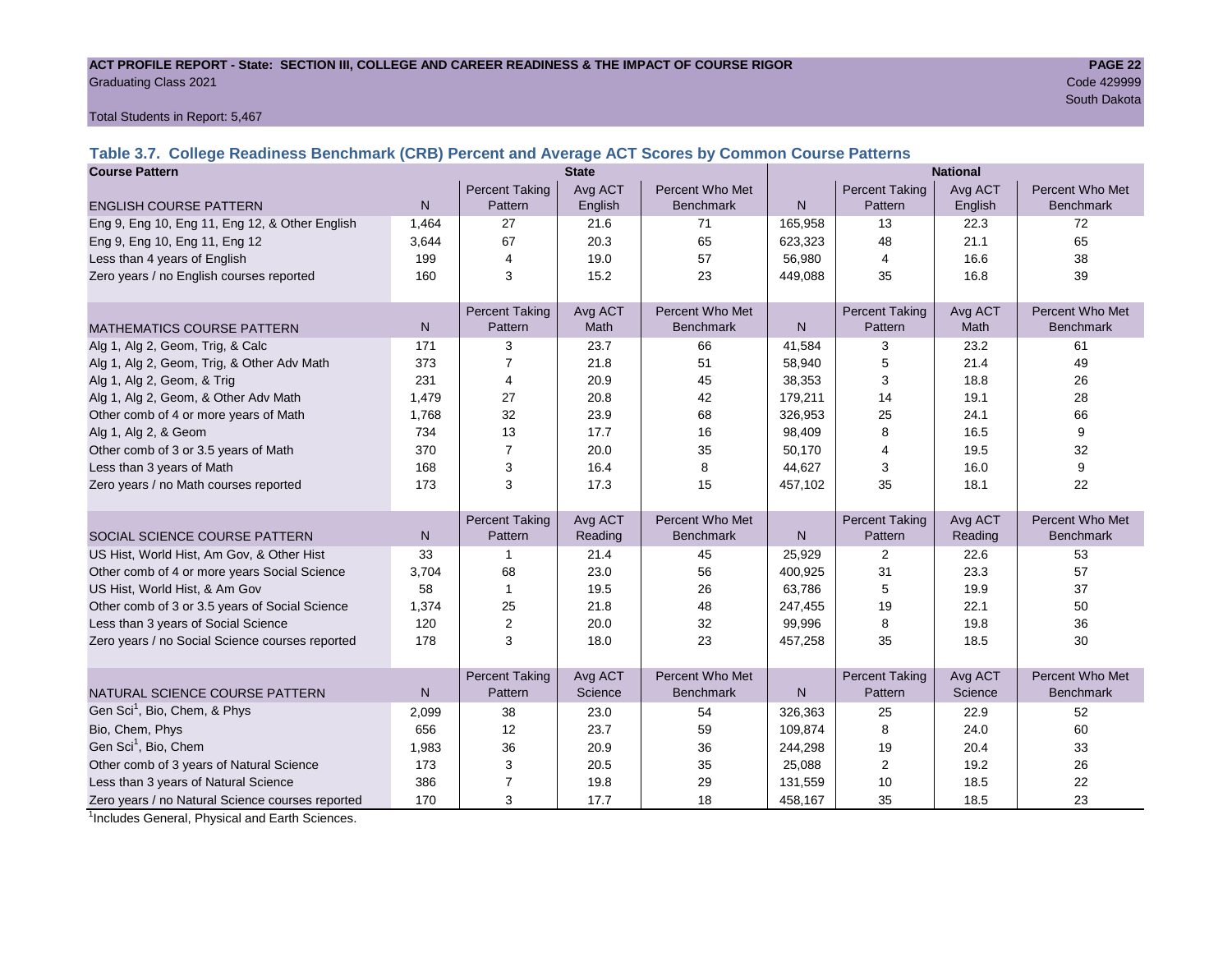#### **ACT PROFILE REPORT - State: SECTION III, COLLEGE AND CAREER READINESS & THE IMPACT OF COURSE RIGOR PAGE 23** Graduating Class 2021 Code 429999

South Dakota

#### Total Students in Report: 5,467

**Table 3.8. College Readiness Benchmark (CRB) Percent and Average ACT Scores for Gender by Common Course Patterns**

| <b>Course Pattern</b>                            |       |                       | <b>Males</b> |                  |              |                | <b>Females</b> |                  |                | Other Responses <sup>1</sup> |            |                  |
|--------------------------------------------------|-------|-----------------------|--------------|------------------|--------------|----------------|----------------|------------------|----------------|------------------------------|------------|------------------|
|                                                  |       |                       | <b>ACT</b>   | % Who Met        |              |                | <b>ACT</b>     | % Who Met        |                |                              | <b>ACT</b> | % Who Met        |
| <b>ENGLISH COURSE PATTERN</b>                    | N     | Percent               | English      | Benchmark        | $\mathsf{N}$ | Percent        | English        | <b>Benchmark</b> | N              | Percent                      | English    | <b>Benchmark</b> |
| Eng 9, Eng 10, Eng 11, Eng 12, & Other English   | 535   | 23                    | 21.2         | 69               | 916          | 30             | 21.8           | 72               | 13             | 28                           | 24.0       | 92               |
| Eng 9, Eng 10, Eng 11, Eng 12                    | 1,630 | 70                    | 20.2         | 64               | 1,986        | 64             | 20.4           | 66               | 28             | 61                           | 23.9       | 86               |
| Less than 4 years of English                     | 85    | $\overline{4}$        | 17.9         | 51               | 111          | $\overline{4}$ | 19.8           | 61               | 3              | $\overline{7}$               | 21.3       | 100              |
| Zero years / no English courses reported         | 78    | 3                     | 14.1         | 15               | 80           | 3              | 16.4           | 31               | 2              | $\overline{4}$               | 10.5       | $\mathbf 0$      |
|                                                  |       |                       | <b>ACT</b>   | % Who Met        |              |                | <b>ACT</b>     | % Who Met        |                |                              | <b>ACT</b> | % Who Met        |
| <b>MATHEMATICS COURSE PATTERN</b>                | N     | Percent               | Math         | <b>Benchmark</b> | N            | Percent        | Math           | <b>Benchmark</b> | N              | Percent                      | Math       | <b>Benchmark</b> |
| Alg 1, Alg 2, Geom, Trig, & Calc                 | 82    | 4                     | 24.6         | 73               | 88           | 3              | 22.8           | 59               | $\mathbf 1$    | 2                            | 35.0       | 100              |
| Alg 1, Alg 2, Geom, Trig, & Other Adv Math       | 138   | 6                     | 22.9         | 62               | 233          | 8              | 21.2           | 45               | 2              | 4                            | 18.5       | $\mathbf 0$      |
| Alg 1, Alg 2, Geom, & Trig                       | 104   | 4                     | 21.8         | 52               | 121          | $\overline{4}$ | 20.0           | 37               | 6              | 13                           | 24.0       | 67               |
| Alg 1, Alg 2, Geom, & Other Adv Math             | 511   | 22                    | 21.4         | 47               | 963          | 31             | 20.5           | 40               | 5              | 11                           | 21.2       | 20               |
| Other comb of 4 or more years of Math            | 840   | 36                    | 24.9         | 74               | 912          | 29             | 23.0           | 62               | 16             | 35                           | 22.4       | 63               |
| Alg 1, Alg 2, & Geom                             | 326   | 14                    | 18.5         | 23               | 401          | 13             | 17.1           | 10               | $\overline{7}$ | 15                           | 17.7       | 14               |
| Other comb of 3 or 3.5 years of Math             | 175   | 8                     | 20.1         | 34               | 190          | 6              | 19.9           | 36               | 5              | 11                           | 21.6       | 40               |
| Less than 3 years of Math                        | 68    | 3                     | 16.9         | 10               | 99           | 3              | 16.0           | 5                | $\overline{1}$ | $\overline{c}$               | 22.0       | 100              |
| Zero years / no Math courses reported            | 84    | 4                     | 17.0         | 11               | 86           | 3              | 17.6           | 19               | 3              | $\overline{7}$               | 18.3       | 33               |
|                                                  |       |                       | <b>ACT</b>   | % Who Met        |              |                | <b>ACT</b>     | % Who Met        |                |                              | <b>ACT</b> | % Who Met        |
| SOCIAL SCIENCE COURSE PATTERN                    | N     | Percent               | Reading      | <b>Benchmark</b> | N            | Percent        | Reading        | <b>Benchmark</b> | $\mathsf{N}$   | Percent                      | Reading    | <b>Benchmark</b> |
| US Hist, World Hist, Am Gov, & Other Hist        | 21    | $\mathbf{1}$          | 22.4         | 57               | 12           | 0              | 19.7           | 25               | $\mathbf 0$    | 0                            |            |                  |
| Other comb of 4 or more years Social Science     | 1,504 | 65                    | 23.1         | 57               | 2,167        | 70             | 23.0           | 56               | 33             | 72                           | 26.5       | 76               |
| US Hist, World Hist, & Am Gov                    | 28    | $\overline{1}$        | 19.5         | 32               | 30           | $\mathbf{1}$   | 19.5           | 20               | $\mathbf 0$    | 0                            |            |                  |
| Other comb of 3 or 3.5 years of Social Science   | 624   | 27                    | 21.7         | 47               | 739          | 24             | 21.8           | 49               | 11             | 24                           | 24.0       | 73               |
| Less than 3 years of Social Science              | 61    | 3                     | 20.5         | 36               | 59           | 2              | 19.4           | 27               | $\mathbf 0$    | $\mathbf 0$                  |            |                  |
| Zero years / no Social Science courses reported  | 90    | $\boldsymbol{\Delta}$ | 17.9         | 23               | 86           | 3              | 18.2           | 23               | 2              | $\overline{4}$               | 13.0       | $\Omega$         |
|                                                  |       |                       | <b>ACT</b>   | % Who Met        |              |                | <b>ACT</b>     | % Who Met        |                |                              | <b>ACT</b> | % Who Met        |
| NATURAL SCIENCE COURSE PATTERN                   | N     | Percent               | Science      | <b>Benchmark</b> | N            | Percent        | Science        | <b>Benchmark</b> | N              | Percent                      | Science    | Benchmark        |
| Gen Sci <sup>2</sup> , Bio, Chem, & Phys         | 1,007 | 43                    | 23.8         | 60               | 1,076        | 35             | 22.3           | 48               | 16             | 35                           | 23.3       | 50               |
| Bio, Chem, Phys                                  | 292   | 13                    | 24.2         | 62               | 359          | 12             | 23.3           | 57               | 5              | 11                           | 25.6       | 80               |
| Gen Sci <sup>1</sup> , Bio, Chem                 | 694   | 30                    | 21.3         | 41               | 1,271        | 41             | 20.7           | 32               | 18             | 39                           | 24.4       | 67               |
| Other comb of 3 years of Natural Science         | 91    | $\overline{4}$        | 21.3         | 43               | 81           | 3              | 19.6           | 26               | 1              | $\overline{c}$               | 23.0       | 100              |
| Less than 3 years of Natural Science             | 158   | $\overline{7}$        | 19.7         | 27               | 224          | $\overline{7}$ | 19.8           | 31               | 4              | 9                            | 21.8       | 25               |
| Zero years / no Natural Science courses reported | 86    | 4                     | 17.6         | 21               | 82           | 3              | 17.8           | 15               | 2              | 4                            | 16.5       | $\mathbf 0$      |

<sup>1</sup> 'Other Responses' include 'Another Gender', 'Prefer Not to Respond', and missing values.

 $2$  Includes General, Physical and Earth Sciences.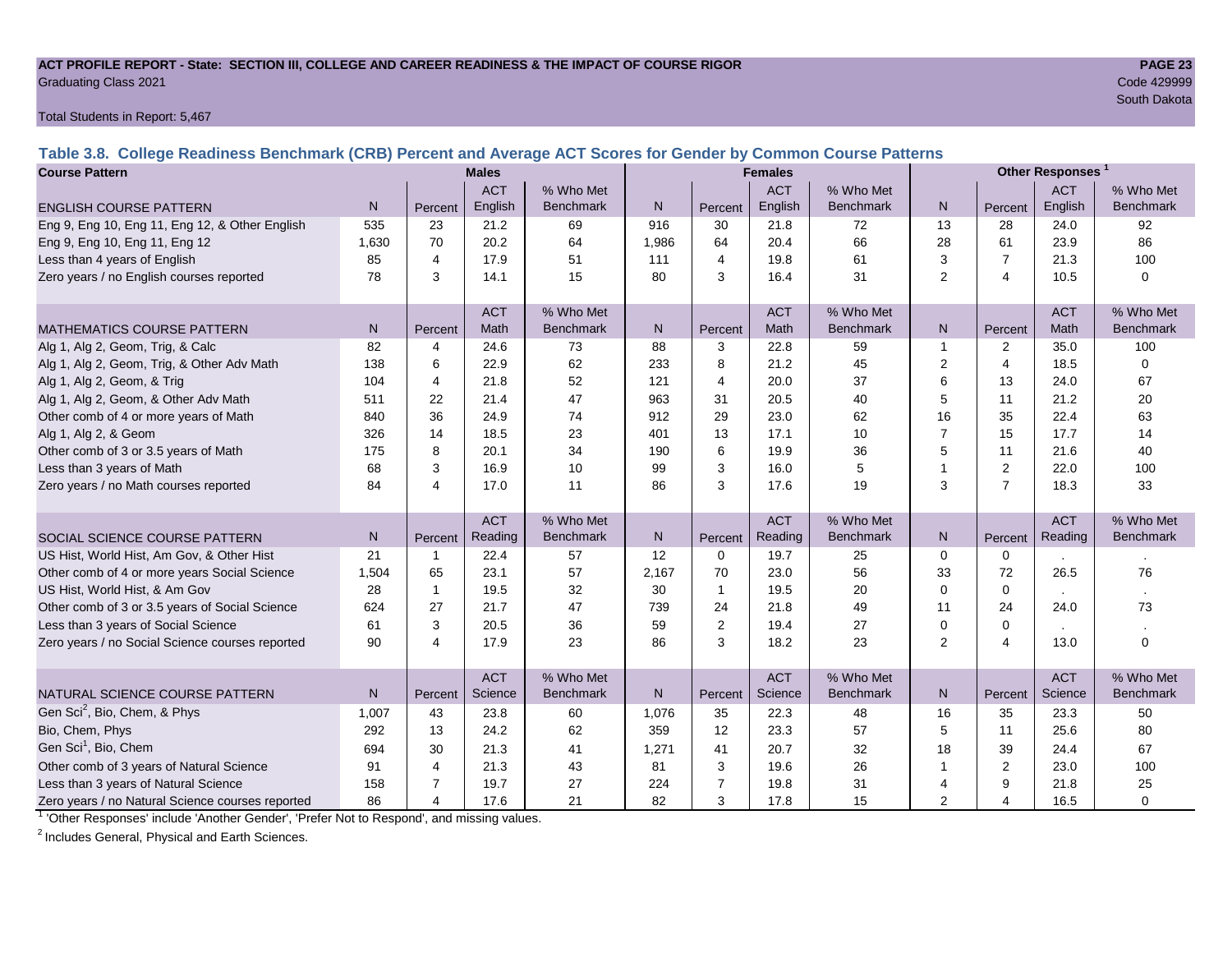## This page intentionally left blank.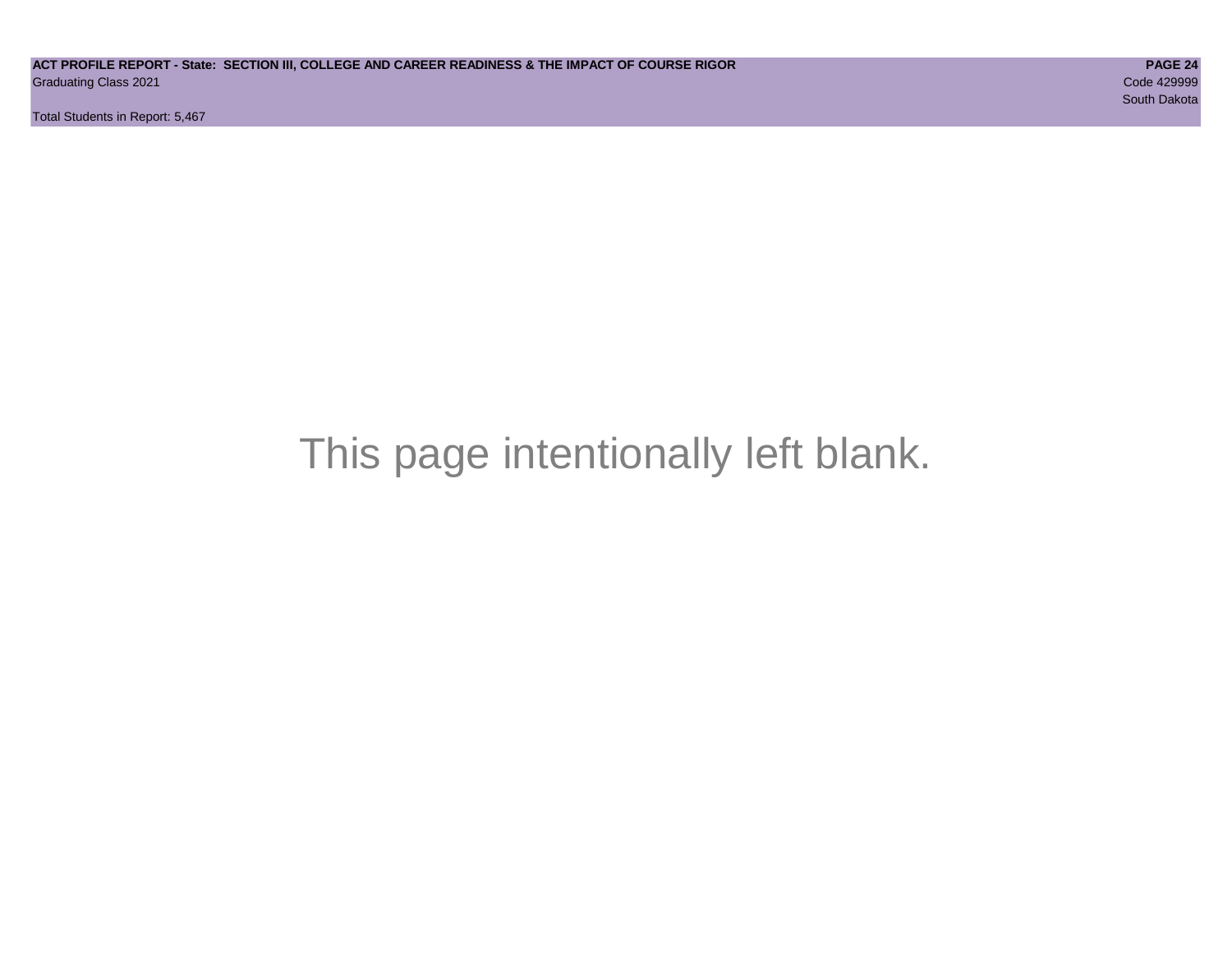# Section IV Career and Educational Aspirations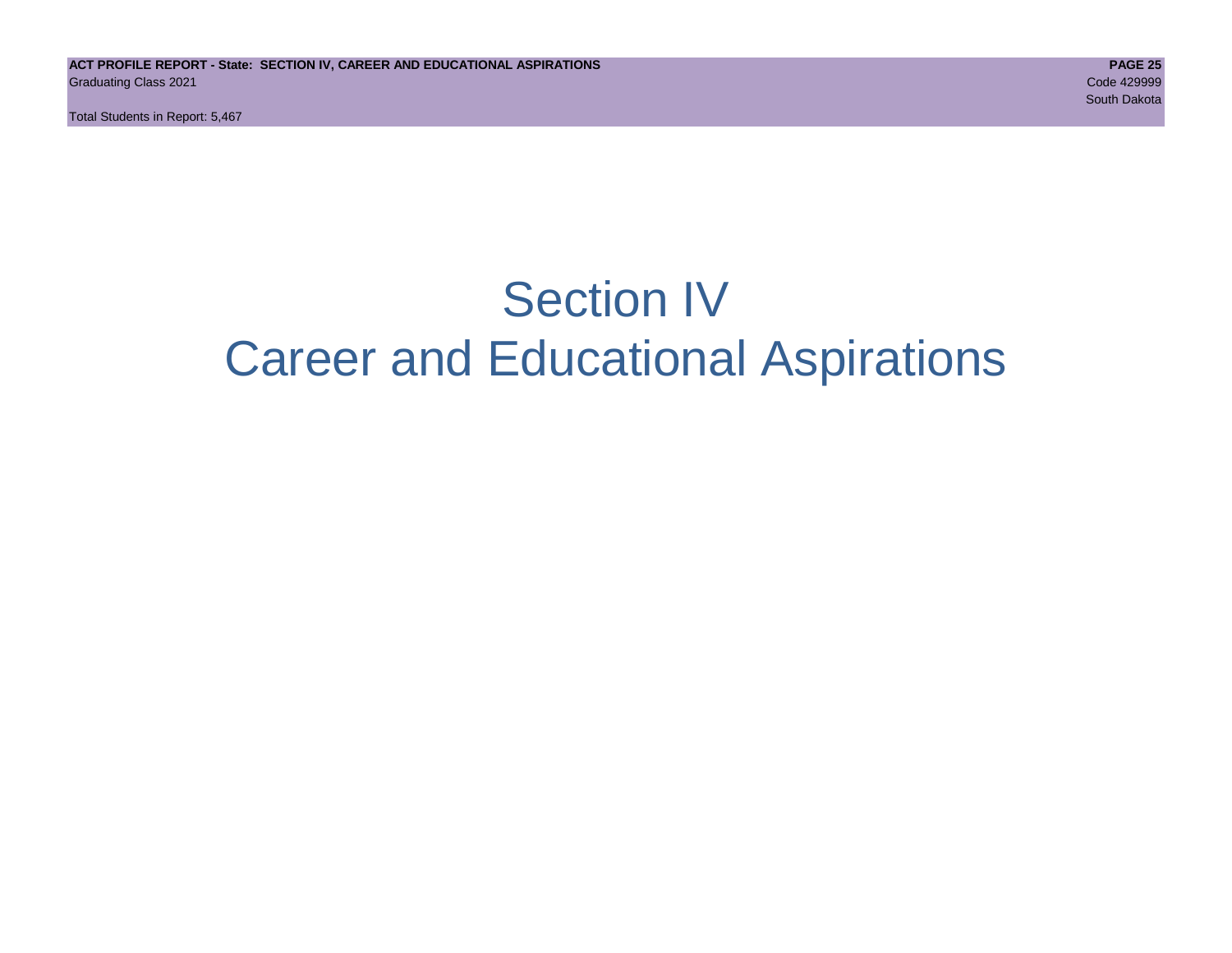#### **ACT PROFILE REPORT - State: SECTION IV, CAREER AND EDUCATIONAL ASPIRATIONS PAGE 26** Graduating Class 2021 Code 429999

#### Total Students in Report: 5,467





\*Missing columns reflect combinations of race/ethnicity and postsecondary aspiration in which one or both indicators are missing.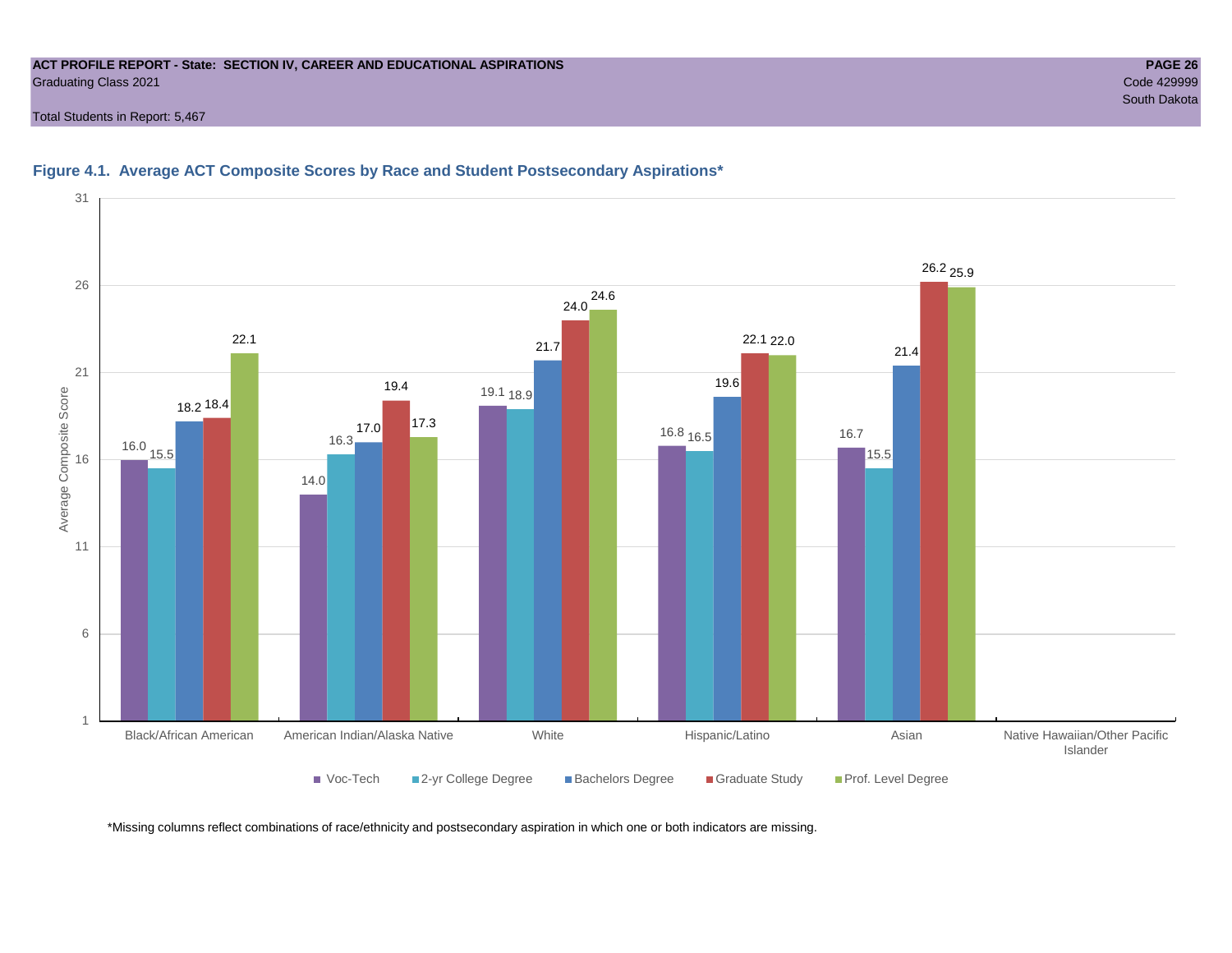#### **ACT PROFILE REPORT - State: SECTION IV, CAREER AND EDUCATIONAL ASPIRATIONS PAGE 27** Graduating Class 2021 Code 429999

#### Total Students in Report: 5,467

**Table 4.1. Distribution of Planned Educational Majors for All Students by College Plans**

|                                              |                | <b>All Students</b>  |                 | Plan on 2 Years or Less of College |                |                 | Plan on 4 Years or More of College |          |                 |  |
|----------------------------------------------|----------------|----------------------|-----------------|------------------------------------|----------------|-----------------|------------------------------------|----------|-----------------|--|
| <b>Planned Educational Major</b>             | N <sup>1</sup> | Percent <sup>2</sup> | Avg ACT<br>Comp | N                                  | Percent        | Avg ACT<br>Comp | N                                  | Percent  | Avg ACT<br>Comp |  |
| Agriculture & Natural Resources Conservation | 214            | $\Delta$             | 19.4            | 62                                 | 12             | 17.9            | 149                                | 3        | 20.0            |  |
| Architecture                                 | 53             |                      | 21.6            | 8                                  | 2              | 17.1            | 43                                 |          | 22.7            |  |
| Area, Ethnic, & Multidisciplinary Studies    | 2              | $\Omega$             | 22.0            | $\Omega$                           | $\Omega$       |                 | 2                                  | 0        | 22.0            |  |
| Arts: Visual & Performing                    | 189            | 3                    | 21.4            | 12                                 | $\overline{2}$ | 18.0            | 168                                | 4        | 21.7            |  |
| <b>Business</b>                              | 474            | 9                    | 21.1            | 56                                 | 11             | 18.7            | 405                                | 9        | 21.5            |  |
| Communications                               | 48             |                      | 21.2            | 3                                  | $\overline{1}$ | 16.7            | 43                                 | 1        | 21.4            |  |
| Community, Family, & Personal Services       | 88             | $\overline{2}$       | 18.9            | 11                                 | $\overline{2}$ | 16.7            | 71                                 | 2        | 19.4            |  |
| <b>Computer Science &amp; Mathematics</b>    | 237            |                      | 23.8            | 18                                 | 3              | 17.8            | 211                                | 5        | 24.3            |  |
| Education                                    | 389            |                      | 21.5            | 2                                  | $\Omega$       | 20.5            | 378                                | 8        | 21.5            |  |
| Engineering                                  | 345            | 6                    | 24.6            | 13                                 | 3              | 21.5            | 319                                |          | 24.8            |  |
| Engineering Technology & Drafting            | 54             |                      | 22.6            | 10                                 | $\overline{2}$ | 22.0            | 44                                 |          | 22.7            |  |
| English & Foreign Languages                  | 42             |                      | 24.7            | 3                                  |                | 18.3            | 36                                 |          | 25.0            |  |
| Health Administration & Assisting            | 134            | 2                    | 19.4            | 30                                 | 6              | 18.2            | 96                                 | 2        | 19.8            |  |
| Health Sciences & Technologies               | 1,215          | 22                   | 21.8            | 105                                | 20             | 18.3            | 1,080                              | 24       | 22.1            |  |
| Philosophy, Religion, & Theology             | 18             | $\mathbf 0$          | 21.2            | 0                                  | 0              |                 | 17                                 | 0        | 21.3            |  |
| Repair, Production, & Construction           | 91             | 2                    | 19.6            | 75                                 | 15             | 19.5            | 14                                 | $\Omega$ | 20.0            |  |
| Sciences: Biological & Physical              | 395            |                      | 23.4            | 3                                  |                | 20.0            | 380                                | 8        | 23.5            |  |
| Social Sciences & Law                        | 324            | 6                    | 22.4            | Δ                                  |                | 14.8            | 310                                |          | 22.7            |  |
| Undecided                                    | 957            | 18                   | 21.1            | 98                                 | 19             | 17.9            | 729                                | 16       | 21.8            |  |
| No Response                                  | 194            |                      | 17.9            |                                    |                | 16.0            |                                    | 0        | 17.0            |  |

1 2-Year and 4-Year "N" counts do not reflect "Missing" and "Other" college plans, therefore they may not add up to the N count for All Students.

<sup>2</sup> Percent of students tested within College Plan groups (All Students, 2-Year, 4-Year).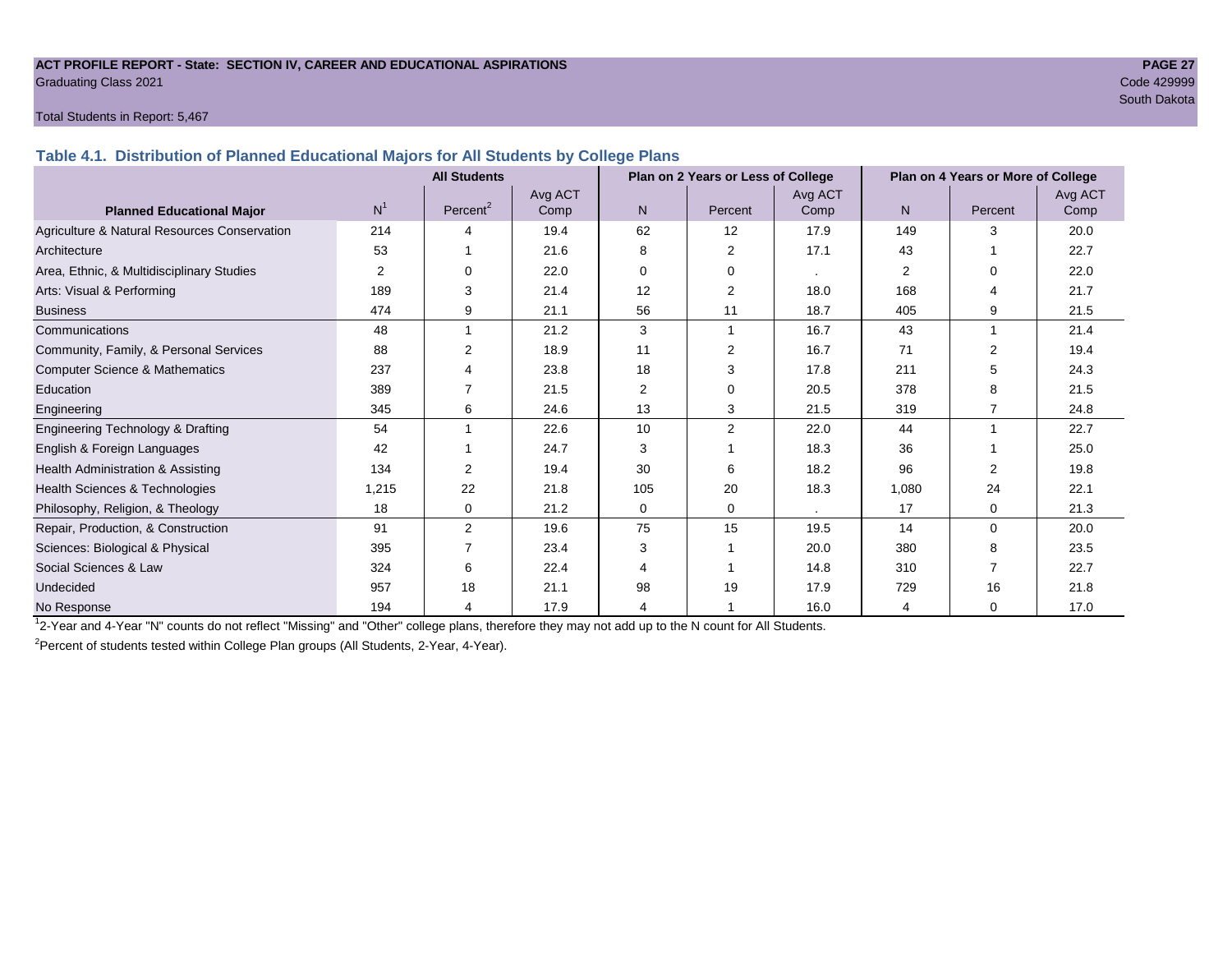#### **ACT PROFILE REPORT - State: SECTION IV, CAREER AND EDUCATIONAL ASPIRATIONS PAGE 28** Graduating Class 2021 Code 429999

#### Total Students in Report: 5,467

**Table 4.2. Average ACT Composite Scores for Racial/Ethnic Groups by Post-Secondary Educational Aspirations**

| <b>All Racial/Ethnic Groups</b><br><b>Combined</b><br><b>Educational Degree</b> |                |         |    | <b>Black/African American</b> | American Indian/ Alaska Native |         | White |         | Hispanic/Latino |         |  |
|---------------------------------------------------------------------------------|----------------|---------|----|-------------------------------|--------------------------------|---------|-------|---------|-----------------|---------|--|
| <b>Aspirations</b>                                                              | N <sub>1</sub> | Average | N. | Average                       | N                              | Average | N     | Average | N.              | Average |  |
| Voc-Tech                                                                        | 126            | 18.6    |    | 16.0                          |                                | 14.0    | 103   | 19.1    | h               | 16.8    |  |
| 2-yr College Degree                                                             | 391            | 18.4    | 6  | 15.5                          | 32                             | 16.3    | 307   | 18.9    | 19              | 16.5    |  |
| <b>Bachelors Degree</b>                                                         | 2,978          | 21.3    | 45 | 18.2                          | 134                            | 17.0    | 2.459 | 21.7    | 120             | 19.6    |  |
| <b>Graduate Study</b>                                                           | 578            | 23.8    |    | 18.4                          | $12 \overline{ }$              | 19.4    | 497   | 24.0    | 19              | 22.1    |  |
| Prof. Level Degree                                                              | 945            | 24.1    | 20 | 22.1                          | 28                             | 17.3    | 754   | 24.6    | 37              | 22.0    |  |
| Other                                                                           | 65             | 19.2    |    | 13.5                          |                                | 17.2    | 47    | 20.3    |                 | 17.8    |  |
| No Response                                                                     | 384            | 19.4    |    | 17.0                          | 100                            | 14.8    | 197   | 21.8    | 20              | 17.8    |  |

| <b>All Racial/Ethnic Groups</b><br><b>Combined</b><br><b>Educational Degree</b> |                | Asian   |    | <b>Native Hawaiian/</b><br><b>Other Pacific Islander</b> |    | Two or more races |     | Prefer not to respond/<br><b>No Response</b> |    |         |
|---------------------------------------------------------------------------------|----------------|---------|----|----------------------------------------------------------|----|-------------------|-----|----------------------------------------------|----|---------|
| <b>Aspirations</b>                                                              | N <sub>1</sub> | Average | N  | Average                                                  | N. | Average           | N   | Average                                      | N  | Average |
| Voc-Tech                                                                        | 126            | 18.6    |    | 16.7                                                     |    |                   |     | 16.8                                         |    | 20.0    |
| 2-yr College Degree                                                             | 391            | 18.4    | 6  | 15.5                                                     |    |                   | 17  | 16.8                                         |    | 17.5    |
| <b>Bachelors Degree</b>                                                         | 2,978          | 21.3    | 46 | 21.4                                                     |    |                   | 130 | 20.0                                         | 44 | 23.9    |
| <b>Graduate Study</b>                                                           | 578            | 23.8    | 6  | 26.2                                                     |    |                   | 30  | 24.1                                         |    | 26.3    |
| Prof. Level Degree                                                              | 945            | 24.1    | 26 | 25.9                                                     |    |                   | 61  | 22.6                                         |    | 25.2    |
| Other                                                                           | 65             | 19.2    |    | 16.0                                                     |    |                   |     | 16.5                                         |    | 16.0    |
| No Response                                                                     | 384            | 19.4    | 9  | 22.3                                                     |    |                   | 16  | 18.9                                         | 34 | 19.7    |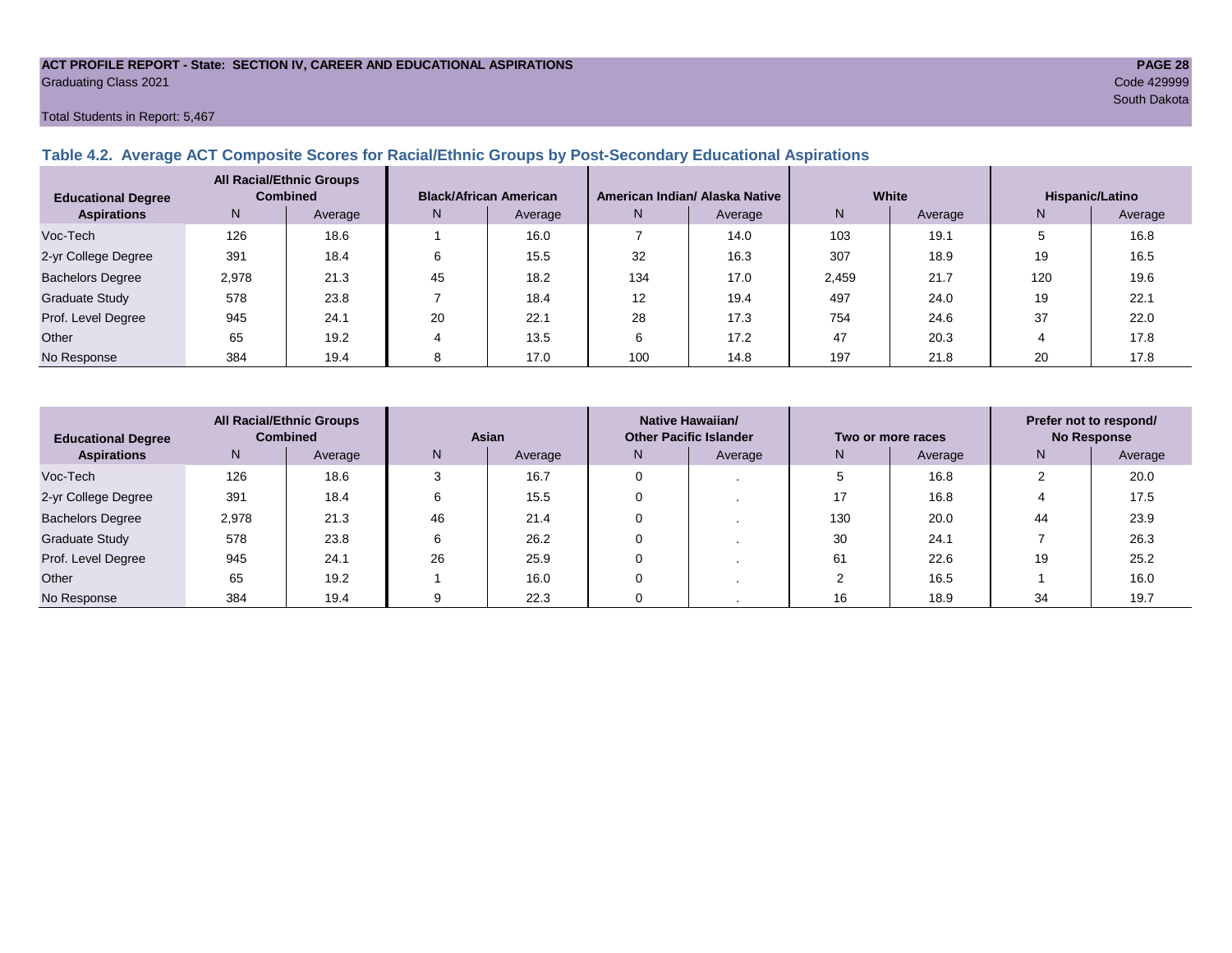### **ACT PROFILE REPORT - State: SECTION IV, CAREER AND EDUCATIONAL ASPIRATIONS PAGE 29** Graduating Class 2021 Code 429999

#### Total Students in Report: 5,467

#### **Table 4.3. Students' Score Report Preferences at Time of Testing**

|                                     |              |        |                           |         | <b>Percent of Students in</b>             |                          |                |           |       |                |                |
|-------------------------------------|--------------|--------|---------------------------|---------|-------------------------------------------|--------------------------|----------------|-----------|-------|----------------|----------------|
|                                     |              |        | <b>Number of Students</b> |         | <b>College Readiness Standards Ranges</b> |                          |                |           |       |                |                |
|                                     |              |        |                           | 2nd-6th |                                           |                          |                |           |       |                |                |
| Name                                | <b>State</b> | Total  | 1st Choice                | Choice  | $01 - 12$                                 | $13 - 15$                | $16 - 19$      | $20 - 23$ | 24-27 | $28-32$        | 33-36          |
| SOUTH DAKOTA STATE UNIVERSITY       | South Dakota | 1,646  | 732                       | 914     | $\mathbf 1$                               | 6                        | 25             | 30        | 24    | 12             | 2              |
| UNIVERSITY OF SOUTH DAKOTA          | South Dakota | 1,166  | 405                       | 761     | $\Omega$                                  | 6                        | 26             | 30        | 25    | 11             | 1              |
| <b>BLACK HILLS STATE UNIVERSITY</b> | South Dakota | 488    | 213                       | 275     | 1                                         | 9                        | 34             | 31        | 17    | $\overline{7}$ |                |
| DAKOTA STATE UNIVERSITY             | South Dakota | 396    | 167                       | 229     | $\Omega$                                  | 8                        | 23             | 32        | 24    | 12             |                |
| NORTHERN STATE UNIVERSITY           | South Dakota | 390    | 130                       | 260     | 1                                         | 11                       | 27             | 31        | 23    | 8              |                |
| SOUTH DAKOTA SCH OF MINES/TECH      | South Dakota | 362    | 160                       | 202     | $\overline{1}$                            | 3                        | 13             | 24        | 29    | 25             | 6              |
| AUGUSTANA UNIVERSITY                | South Dakota | 358    | 155                       | 203     | $\mathbf{1}$                              | 6                        | 18             | 27        | 25    | 21             | 3              |
| UNIVERSITY OF SIOUX FALLS           | South Dakota | 342    | 86                        | 256     | $\mathbf{1}$                              | 8                        | 25             | 28        | 27    | 10             | 1              |
| LAKE AREA TECHNICAL INSTITUTE       | South Dakota | 333    | 161                       | 172     | $\overline{2}$                            | 13                       | 37             | 29        | 14    | 5              | $\mathbf 0$    |
| SOUTHEAST TECHNICAL INSTITUTE       | South Dakota | 327    | 133                       | 194     | $\mathbf{1}$                              | 15                       | 36             | 30        | 14    | 3              | $\pmb{0}$      |
| MITCHELL TECHNICAL INSTITUTE        | South Dakota | 255    | 82                        | 173     | $\mathbf{1}$                              | 13                       | 36             | 33        | 13    | $\overline{4}$ | $\overline{0}$ |
| UNIVERSITY OF MINNESOTA-TWIN CITIES | Minnesota    | 230    | 58                        | 172     | $\Omega$                                  | 3                        | 13             | 19        | 34    | 24             | $\overline{7}$ |
| UNIVERSITY OF NEBRASKA AT LINCOLN   | Nebraska     | 208    | 40                        | 168     | $\Omega$                                  | $\overline{2}$           | 16             | 24        | 30    | 23             | $\overline{4}$ |
| DAKOTA WESLEYAN UNIVERSITY          | South Dakota | 185    | 49                        | 136     | $\Omega$                                  | 6                        | 31             | 35        | 18    | 9              | $\Omega$       |
| NORTH DAKOTA STATE UNIVERSITY       | North Dakota | 151    | 26                        | 125     | $\mathbf 0$                               | 5                        | 27             | 21        | 30    | 14             | 3              |
| WESTERN DAKOTA TECHNICAL INSTITUTE  | South Dakota | 115    | 41                        | 74      | $\overline{2}$                            | 21                       | 37             | 26        | 10    | 5              | $\overline{0}$ |
| <b>MOUNT MARTY COLLEGE</b>          | South Dakota | 104    | 35                        | 69      | 1                                         | $\overline{7}$           | 35             | 30        | 21    | $\overline{7}$ | $\Omega$       |
| MINNESOTA STATE UNIVERSITY MANKATO  | Minnesota    | 98     | 17                        | 81      | $\Omega$                                  | $\overline{2}$           | 23             | 30        | 28    | 13             | $\overline{4}$ |
| <b>ARIZONA STATE UNIVERSITY</b>     | Arizona      | 72     | 27                        | 45      | $\Omega$                                  | $\overline{7}$           | 32             | 22        | 21    | 11             | $\overline{7}$ |
| <b>IOWA STATE UNIVERSITY</b>        | lowa         | 72     | 20                        | 52      | $\mathbf{0}$                              | $\overline{4}$           | 17             | 24        | 25    | 22             | 8              |
| <b>CHADRON STATE COLLEGE</b>        | Nebraska     | 67     | 25                        | 42      | 3                                         | 13                       | 30             | 33        | 13    | $\overline{7}$ | $\overline{0}$ |
| <b>GRAND CANYON UNIVERSITY</b>      | Arizona      | 65     | 27                        | 38      | 0                                         | 6                        | 28             | 37        | 20    | 8              | $\overline{2}$ |
| <b>COLORADO STATE UNIVERSITY</b>    | Colorado     | 54     | 14                        | 40      | $\overline{2}$                            | 4                        | 31             | 31        | 17    | 15             | $\Omega$       |
| MONTANA STATE UNIVERSITY-BOZEMAN    | Montana      | 53     | 16                        | 37      | $\mathbf 0$                               | 4                        | 8              | 15        | 40    | 26             | 8              |
| <b>NCAA ELIGIBILITY CENTER</b>      | Indiana      | 51     | 17                        | 34      | $\Omega$                                  | 4                        | 18             | 35        | 24    | 18             | $\overline{2}$ |
| NORTHWESTERN COLLEGE                | lowa         | 50     | 22                        | 28      | $\overline{0}$                            | $\overline{2}$           | 10             | 30        | 30    | 24             | $\overline{4}$ |
| UNIVERSITY OF IOWA                  | lowa         | 49     | $\overline{7}$            | 42      | $\Omega$                                  | $\overline{2}$           | 14             | 20        | 43    | 16             | $\overline{4}$ |
| <b>CREIGHTON UNIVERSITY</b>         | Nebraska     | 46     | $\overline{7}$            | 39      | $\Omega$                                  | $\overline{\mathcal{L}}$ | $\overline{7}$ | 9         | 35    | 41             | 4              |
| UNIVERSITY OF WYOMING               | Wyoming      | 45     | 10                        | 35      | $\Omega$                                  | $\overline{2}$           | 24             | 36        | 22    | 13             | $\overline{2}$ |
| UNIV OF COLORADO-BOULDER            | Colorado     | 40     | $\overline{4}$            | 36      | $\mathbf{0}$                              | 3                        | 18             | 15        | 35    | 25             | 5              |
| All Other Institutions              |              | 2,249  | 581                       | 1,668   | $\mathbf 1$                               | $\overline{7}$           | 19             | 25        | 24    | 19             | 6              |
| <b>Total</b>                        |              | 10,067 | 3,467                     | 6,600   | $\mathbf{1}$                              | $\overline{7}$           | 24             | 28        | 23    | 14             | 3              |

South Dakota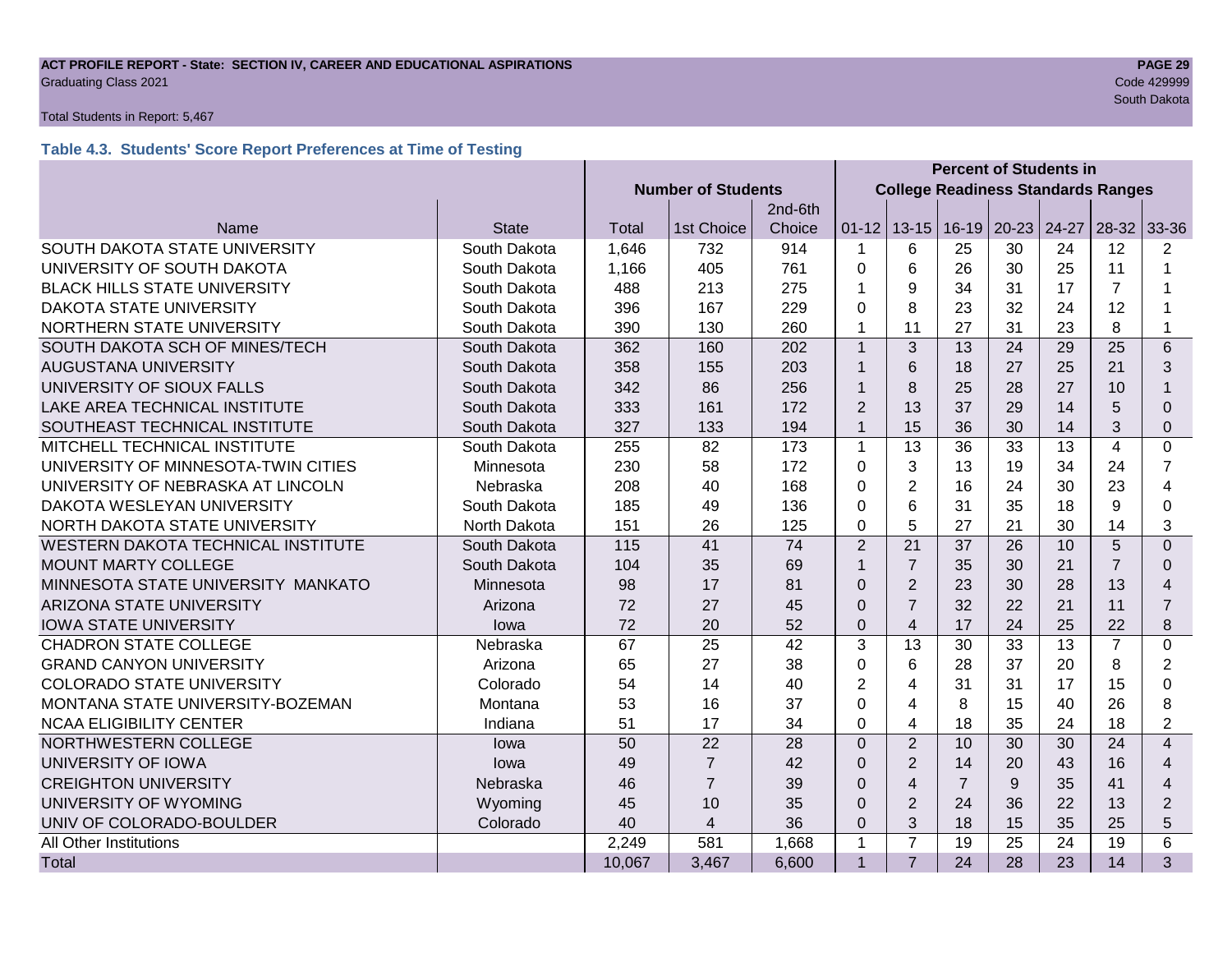**ACT PROFILE REPORT - State : SECTION IV, CAREER AND EDUCATIONAL ASPIRATIONS PAGE 30** Graduating Class 2021 Code 429999

Total Students in Report: 5,467

## This page intentionally left blank.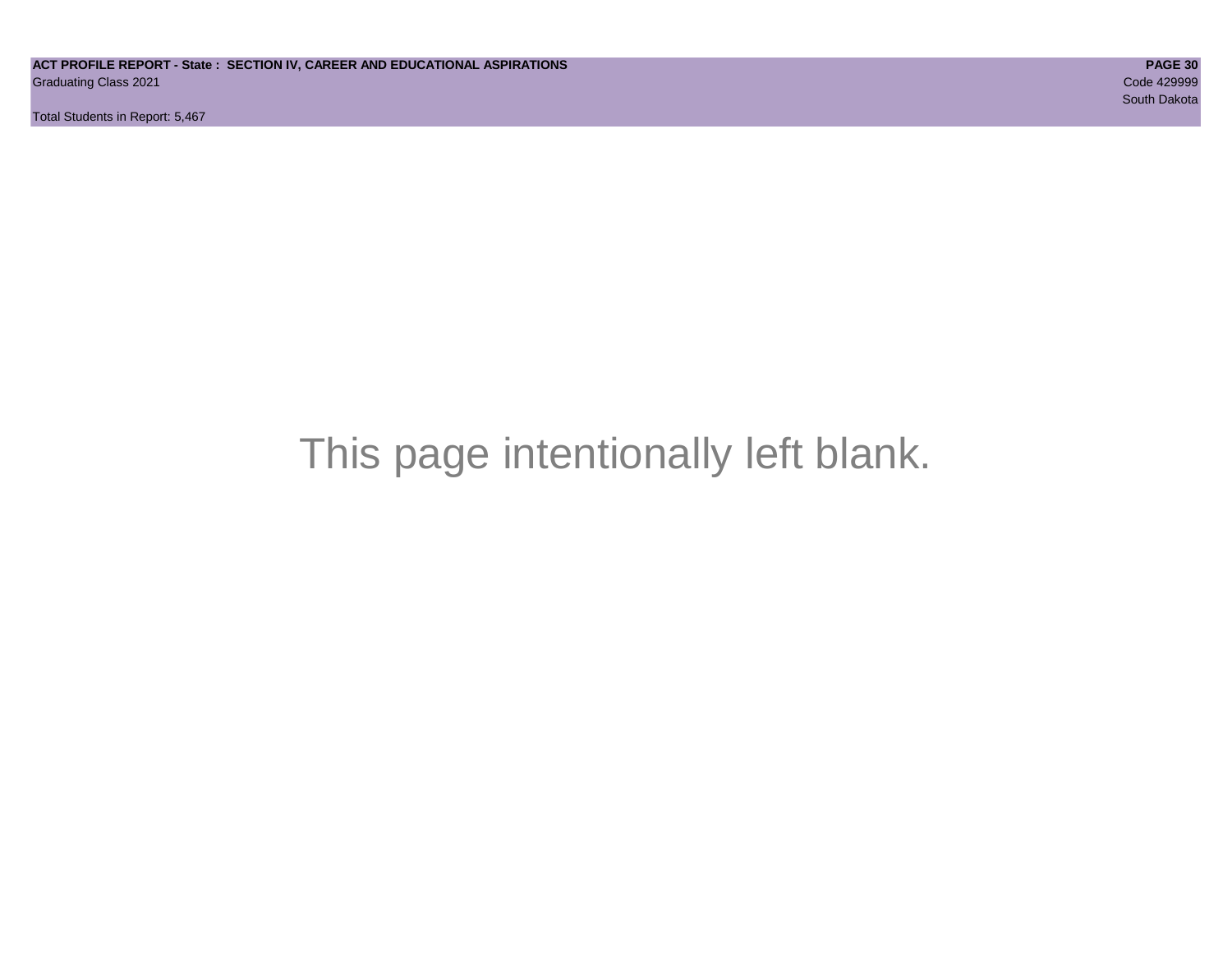# Section V Optional Writing Test Results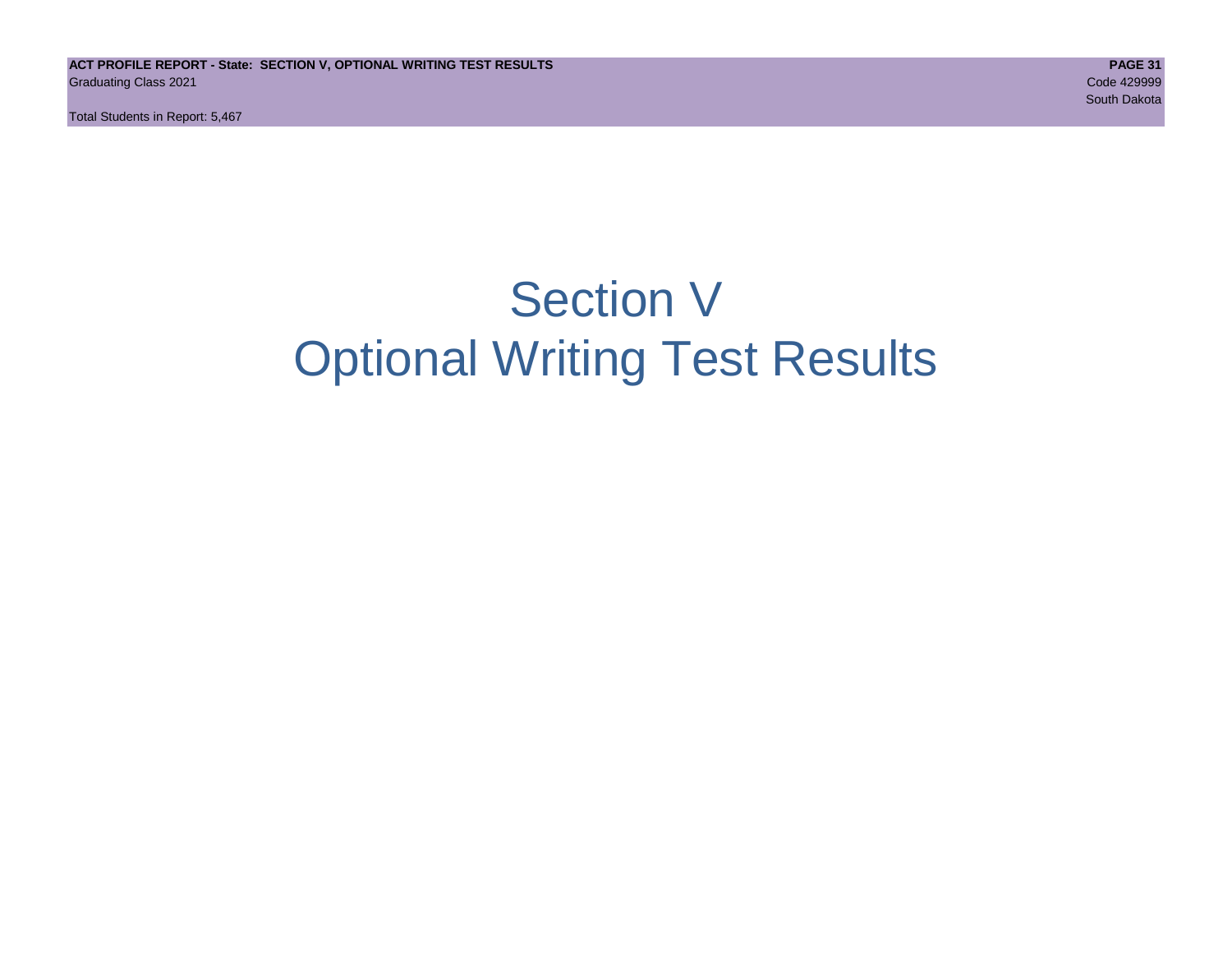#### **ACT PROFILE REPORT - State: SECTION V, OPTIONAL WRITING TEST RESULTS PAGE 32** Graduating Class 2021 Code 429999

Total Students in Report: 5,467

#### **Figure 5.1. Average ACT Writing Scores by Race/Ethnicity\***



■State ■National

\*Missing columns reflect race/ethnicity groupings that are missing.